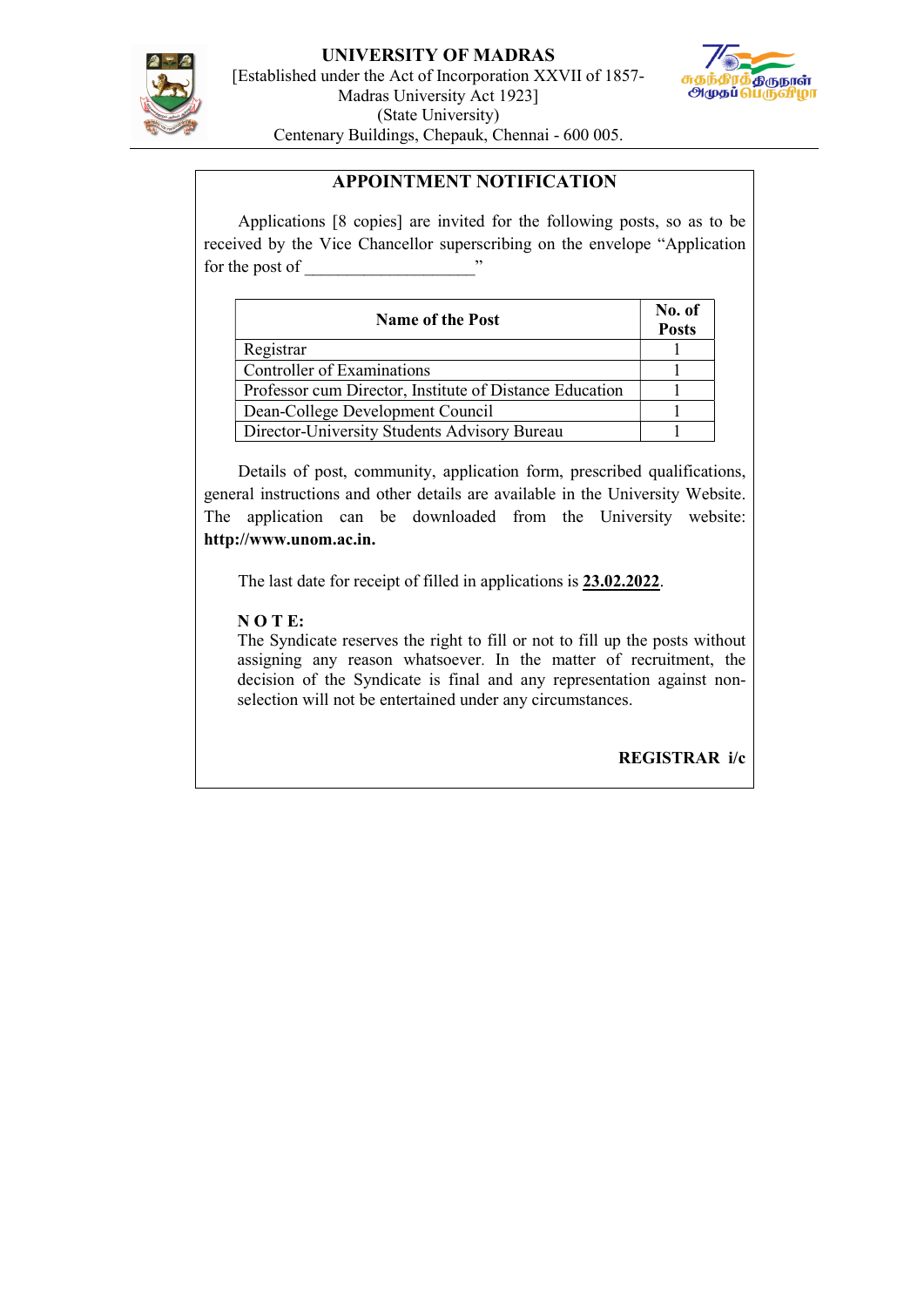# 1. ESSENTIAL QUALIFICATIONS FOR THE POST OF REGISTRAR

- 1. A Master's degree with at least 55 % of marks or its equivalent grade of B in the UGC Seven point scale;
	- a. A relaxation of 5% may be provided from 55% to 50% of the marks at the Master's level for the SC/ST category.
	- b. 'B' in the seven point scale with UGC letter grades O, A, B, C, D, E  $&$  F will be regarded as equivalent of 55% whenever the grading system is followed.
	- c. The minimum requirement of 55% marks at Master's level will not be insisted upon for Principals, Professors, Associate Professors/Readers, Registrars, Deputy Registrars, Librarians, Deputy Librarians, Director/ Deputy Directors of Physical Education for the existing incumbents who are already in the University system. The minimum requirement in their case shall be at least 50% of marks at Master's level. However, the 55% of marks at Master's level will be insisted upon for those entering the system from outside and those at the entry point of Lecturers, Assistant Registrars, Assistant Librarians and Assistant Directors of Physical Education.
- 2. At least 15 years of experience as [Assistant Professor]/Lecturer (Senior Scale) / Lecturer with eight years in Reader's [Associate Professor] grade along with experience in educational administration;

(or)

Comparable experience in research establishment and /or other institutions of higher Education;

(or)

15 years of administrative experience of which 8 years as Deputy Registrar or an equivalent post;

3. Ph.D. Qualification in the respective field is desirable.

Scale of Pay: Pay will be fixed with reference to the last pay drawn in the primary cadre

of the applicant.[as per G.O.Ms.No.145,Higher Edu.[H1]Dept. dt:06.07.2018]

Tenure: The post is for 3 years and a person beyond 58 years cannot hold the post.

Age: Shall not be more than 55 years, on the last date of receipt of application for the post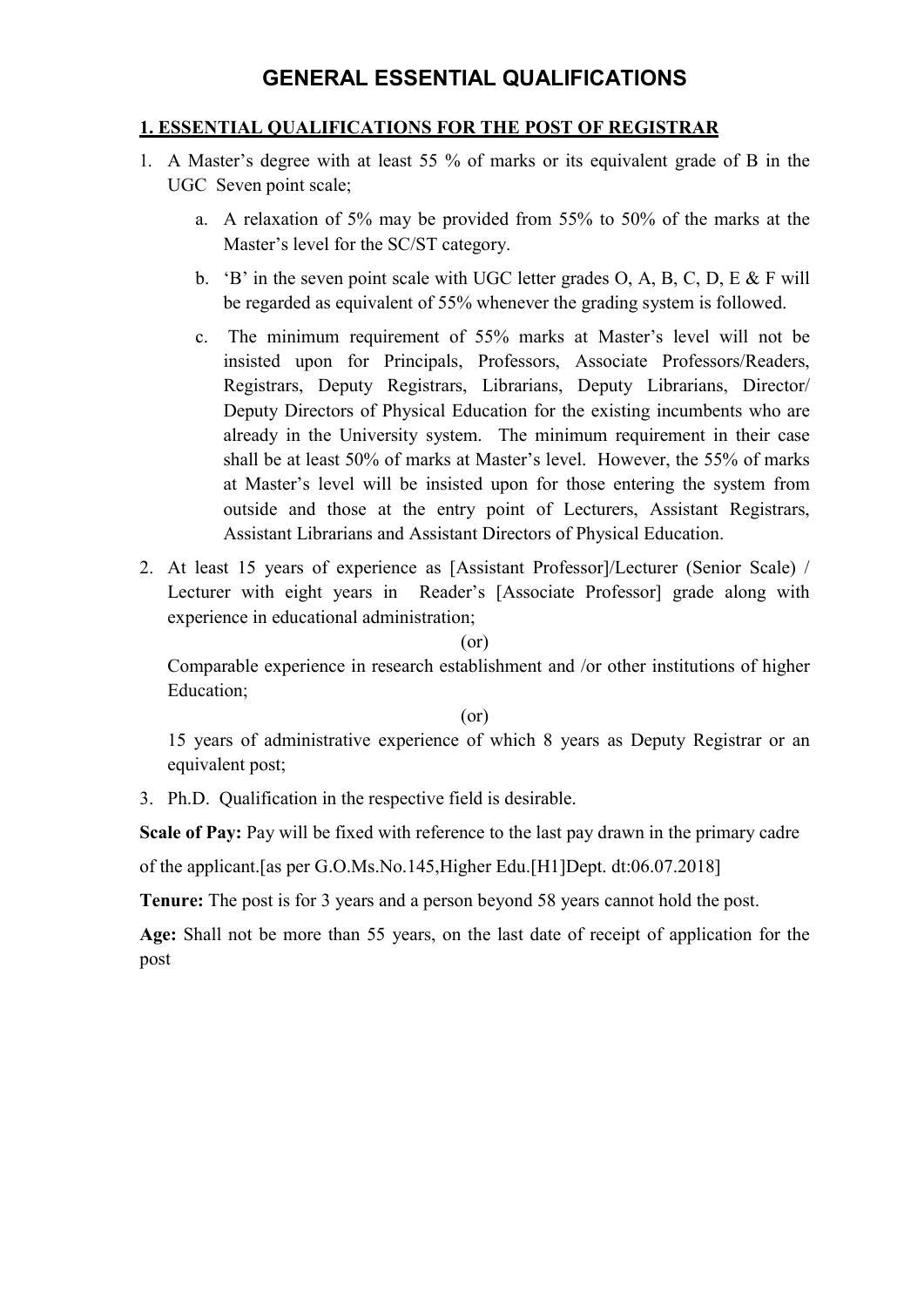# 2. ESSENTIAL QUALIFICATIONS FOR THE POST OF CONTROLLER OF EXAMINATIONS

- i. A Master's degree with at least 55% of marks or its equivalent grade of B in the UGC seven point scale;
- ii. 15 years of teaching and research experience in approved College / Institution / University of which eight years as Reader / Associate Professor in the pay scale of Rs. 1,31,400-2,17,100, along with experience in educational administration;

[or]

15 years of administrative experience of which 8 years as Deputy Registrar or an equivalent post

- iii. Ph.D. qualification in the respective field is desirable.
- iv. The Teachers who have worked in Self-financing Colleges/Shift II of Govt. aided Colleges should produce teaching experience certificate issued by the Regional Director of Collegiate Education (RJD) or Director of Technical Education (DoTE)

Scale of Pay: Pay will be fixed with reference to the last pay drawn in the primary cadre of the applicant.[as per G.O.Ms.No.145,Higher Edu.[H1]Dept. dt:06.07.2018]

Tenure: The appointment be purely for a tenure of two years and extendable for one more year by the Syndicate and be not made permanent employee of University.

Age: Shall not be more than 55 years, on the last date of receipt of application for the post.

# 3. ESSENTIAL QUALIFICATIONS FOR THE POST OF PROFESSOR CUM DIRECTOR, INSTITUTE OF DISTANCE EDUCATION

- A (i) An eminent scholar with Ph.D. qualification (s) in the concerned/allied/relevant discipline and published work of high quality, actively engaged in research with evidence of published work with a minimum of 10 publications in CARE listed journals / books and/or research/policy papers.
	- (ii) A minimum of ten years of teaching experience in university/college, and/or experience in research at the University/National level institutions/industries, including experience of guiding candidates for research at doctoral level.
	- (iii) Contribution to educational innovation, design of new curricula and courses, and technology - mediated teaching learning process.
	- (iv) A minimum score as stipulated in the Academic Performance Indicator (API) based on Performance Based Appraisal System (PBAS), set out in the UGC Regulation in Appendix III.

# (OR)

B. An outstanding professional, with established reputation in the relevant field, who has made significant contributions to the knowledge in concerned/allied /relevant discipline; to be substantiated by credentials.

Desirable: Experience in Educational planning in areas of Pedagogy and teaching technology relating to continuing Education/Distance Education/Nonformal Education.

Scale of Pay: Rs. 1,44,200-2,18,200 (Level 14)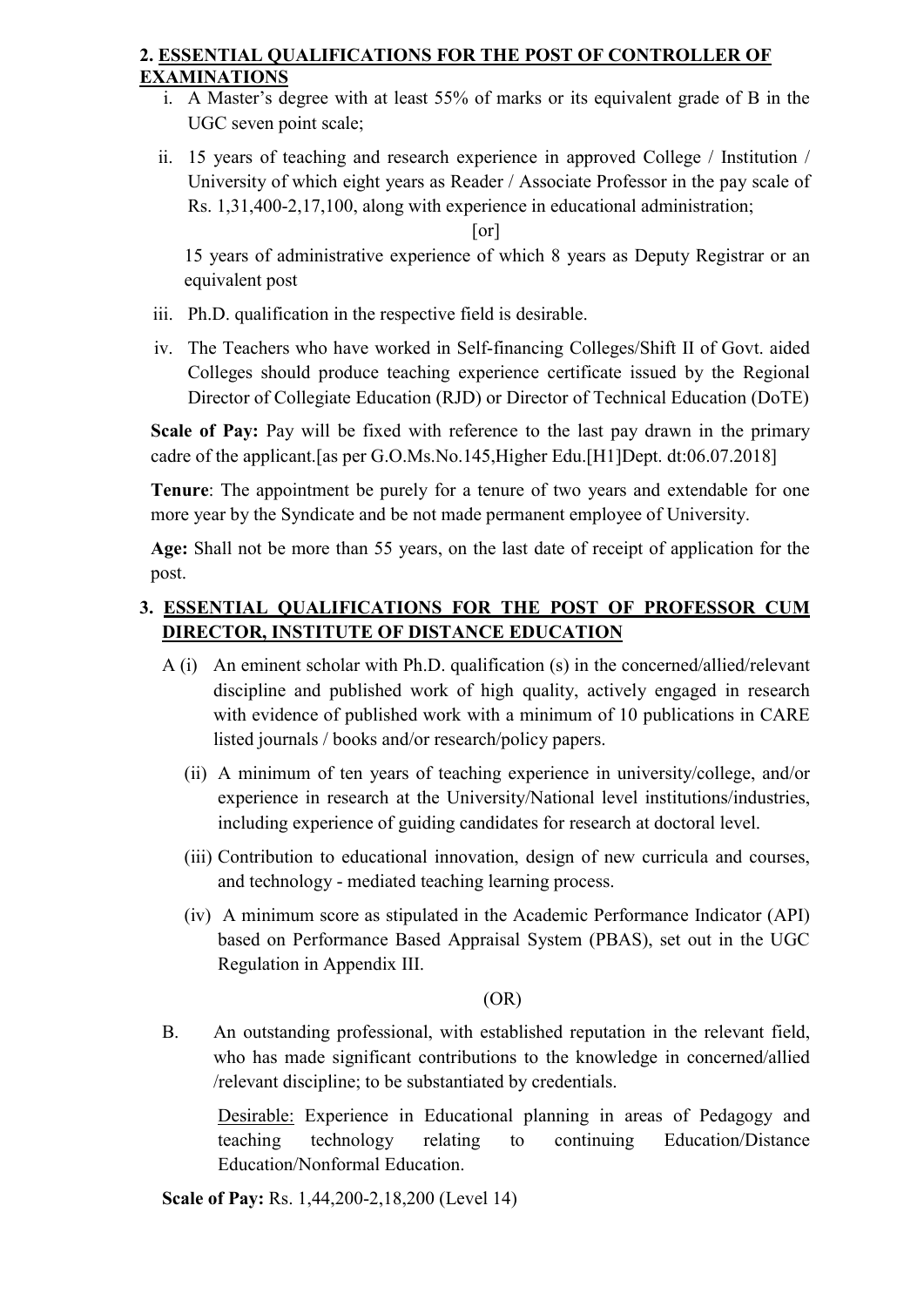Tenure: The appointment be purely for a tenure of two years and extendable for one more year by the Syndicate and be not made permanent employee of University.

Age: Shall not be more than 57 years, on the last date of receipt of application for the post.

# 4. ESSENTIAL QUALIFICATIONS FOR THE POST OF DEAN-COLLEGE DEVELOPMENT COUNCIL

# Qualifications:

[i] A Master's degree in Arts/Science or Humanities with at least 55% of marks or its equivalent grade of "B" in the UGC seven point scale;

 A relaxation of 5% may be provided 55% to 50% of the marks at the Master's level for SC/ST category.

[ii] Experience of at least 15 years in Teaching / Research or both of which at least 2 years as Head of a Department in a College/University/Director of Research Establishment or Principal of a recognized College.

[iii] Preference may be given to candidates with proven ability in executing and implementing funded research projects/innovative programmes in teaching and research.

[iv] Ph.D., qualification in the respective field.

[v] Research publications are desirable.

Term of office: The appointment will be on tenure basis for a period of 3 years.

Age: Shall not exceed 55 years (Fifty Five years) on the last date of application for the post.

Scale of Pay: Rs.1,44,200-2,18,200 (Level 14).

# 5. ESSENTIAL QUALIFICATIONS FOR THE POST OF DIRECTOR, UNIVERSITY STUDENTS ADVISORY BUREAU

# Qualifications:

- i. A Master's degree in Arts/Science or Humanities with at least 55% of marks or its equivalent grade of "B" in the UGC seven point scale.
	- A relaxation of 5% may be provided 55% to 50% of the marks at the Master's level for SC/ST category.
- ii. Ph. D qualification in the respective field.
- iii. Experience: At least 15 years Teaching /Research experience.
- iv. Desirable:

a. Student Counseling / Guidance; and

b. Administrative experience.

Term of office: The appointment will be on tenure basis for a period of 3 years.

Age: Shall not exceed 55 years (Fifty Five years) on the last date of application for the post.

Scale of Pay: Rs.1,44,200-2,18,200 (Level 14).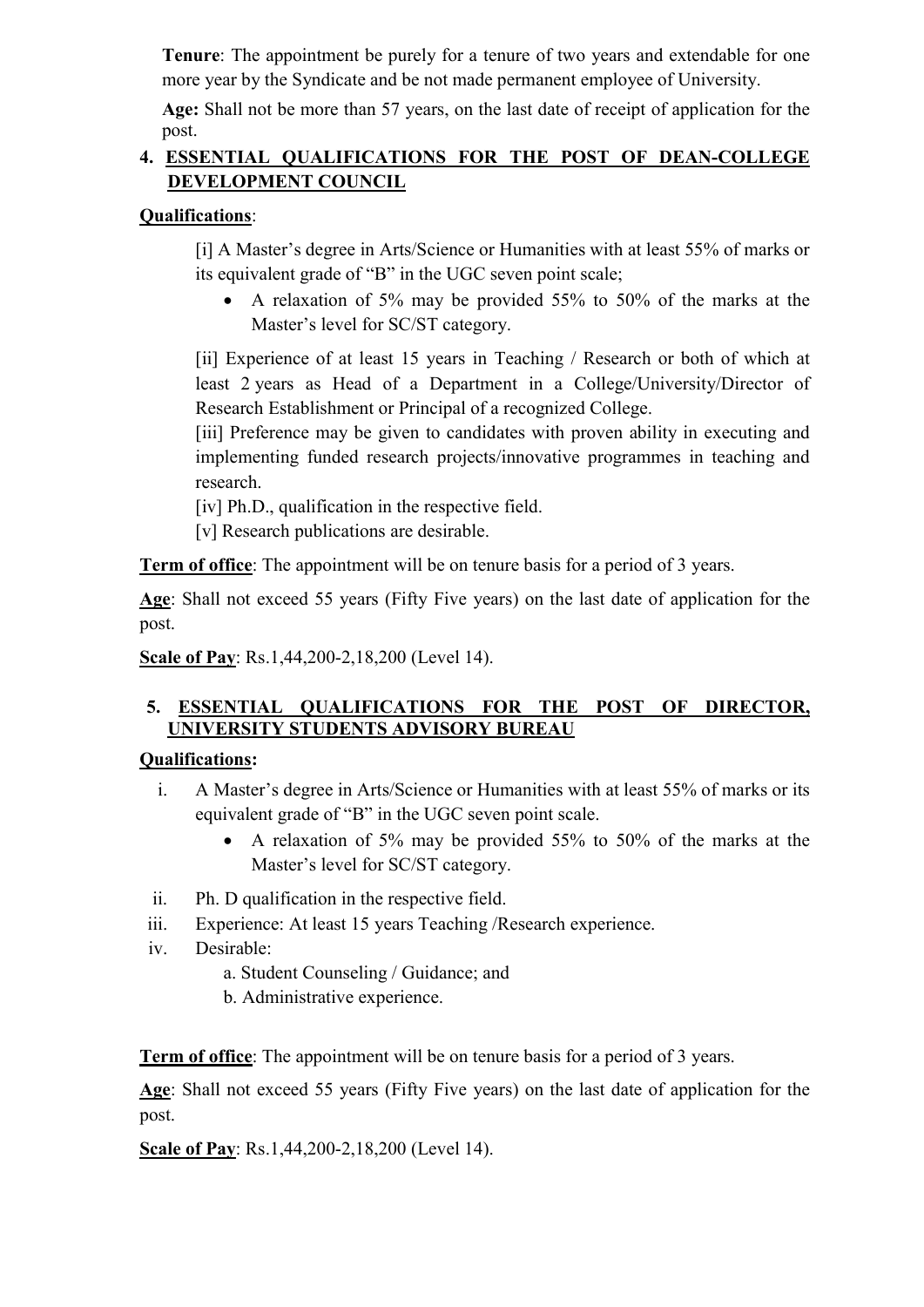Affix passport size photograph here



# UNIVERSITY OF MADRAS

# (Application for the post of REGISTRAR / CONTROLLER OF EXAMINATIONS / PROFESSOR CUM DIRECTOR, INSTITUTE OF DISTANCE EDUCATION / DEAN-COLLEGE DEVELOPMENT COUNCIL & DIRECTOR-UNIVERSITY STUDENTS ADVISORY BUREAU)

| <b>NAME OF THE POST APPLIED</b>                                                                                                                                                               |  |
|-----------------------------------------------------------------------------------------------------------------------------------------------------------------------------------------------|--|
| 1. Name [IN BLOCK LETTERS]                                                                                                                                                                    |  |
| 2. Name and Address of the Institution where the<br>candidate is working                                                                                                                      |  |
| 3. Post held at present<br>[a] Date of Appointment to the Post<br>[b] Scale of Pay<br>[c] Date of annual increment                                                                            |  |
| 4. Address to which communications are to be sent<br>[Indicate the correct address with Pin-code, Dist, etc.,<br>Telephone number and e-mail id]                                              |  |
| 5. Sex:<br>Nationality & Religion:                                                                                                                                                            |  |
| 6. Date of Birth and Age<br>[Attested copy of the first page of SSLC book/ Plus 2 to be enclosed]                                                                                             |  |
| 7. Name of the Community<br>[a] Whether SC/SC-A/ST/MBC/DNC/BC/BCM<br>(Certificate from the Revenue Official concerned to be enclosed)<br>(Specify the Name of the Community in Block letters) |  |
| [b] Whether Differently Abled Person<br>(Specify the mode of Disability<br>with percentage along with proof)                                                                                  |  |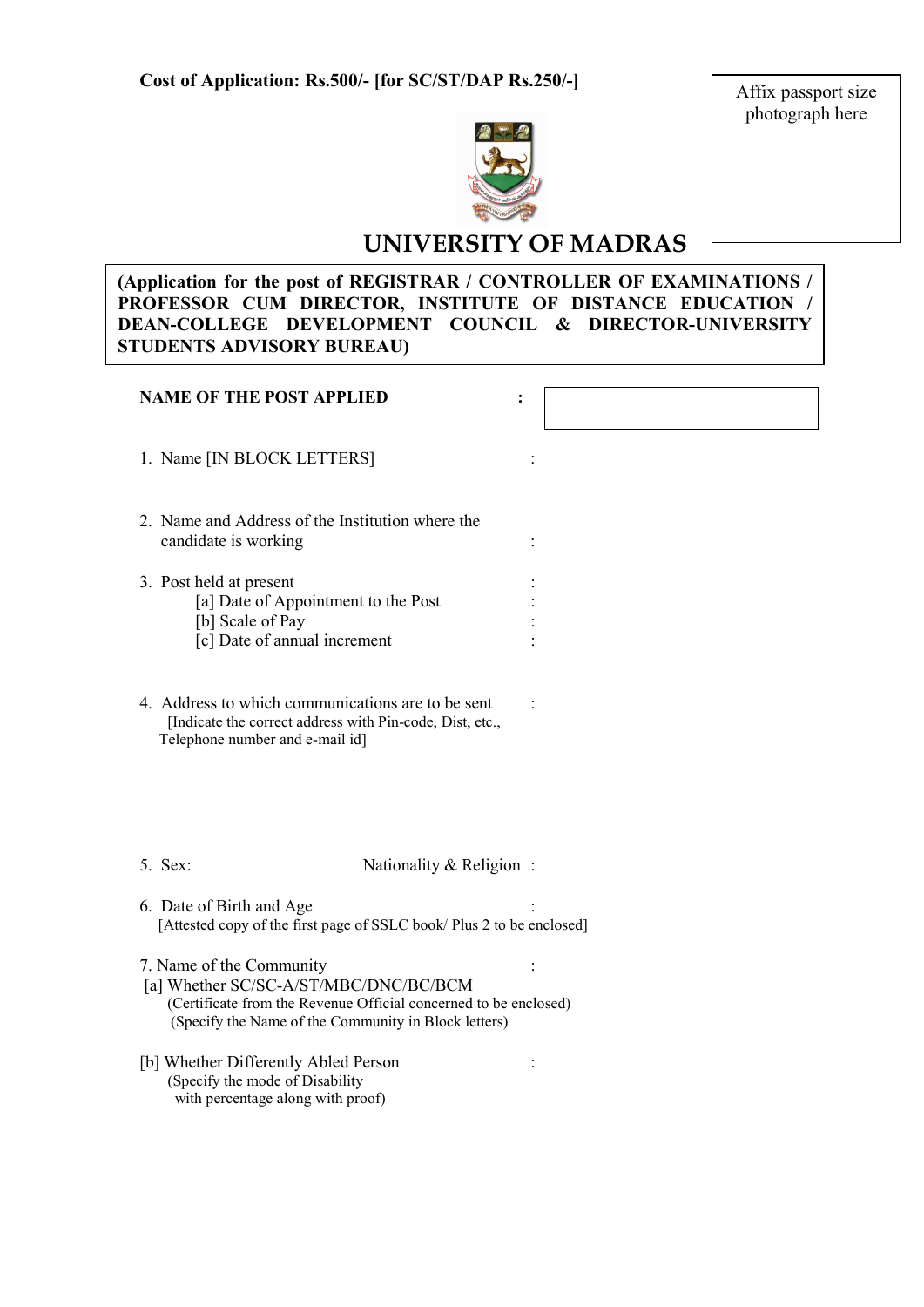| Educational | Year of | Name of the | Subject / | Minor/    | Class | Marks/ | Rank,  |
|-------------|---------|-------------|-----------|-----------|-------|--------|--------|
| Level       | Passing | Institution | Major     | Ancillary |       | Grade  | If any |
| S.S.L.C     |         |             |           |           |       |        |        |
| $PUC / +2$  |         |             |           |           |       |        |        |
| <b>UG</b>   |         |             |           |           |       |        |        |
| PG          |         |             |           |           |       |        |        |
| M.Phil.     |         |             |           |           |       |        |        |
| Ph.D.       |         |             |           |           |       |        |        |
| Others,     |         |             |           |           |       |        |        |
| specify     |         |             |           |           |       |        |        |

8. Academic Qualification [Enclose attested copies starting from Matriculation or SSLC to recent degree]:

[NOTE: Must have undergone:  $11 + 1 + 3 + 2$  (SSLC, PUC, UG & PG) or  $10 + 2 + 3 + 2$  (SSLC, +2, UG & PG)]

9. Title of the Thesis of the Research Degrees:

| Degree                       | Subject |
|------------------------------|---------|
| M.Phil.                      |         |
| Ph.D.                        |         |
| Any other higher degree like |         |
| D.Sc., D.Litt., etc.,        |         |

10. Membership /Fellowship titles in Professional Societies/Academy like FNA,FRS,FNASC etc [Proof to be enclosed] :

- 11.Whether the Candidate has passed CSIR-UGC National Level Test /SLET/SET of Government of Tamil Nadu : (i) If so, particulars should be given [enclose Xerox copy of the pass certificate) (ii) If not specify the reasons: and provide evidence of eligibility for the Post  $\cdot$  :
- 12. Prizes, Medals, Awards, other Honours received : [to be categorized as Regional, National, International and proof to be enclosed]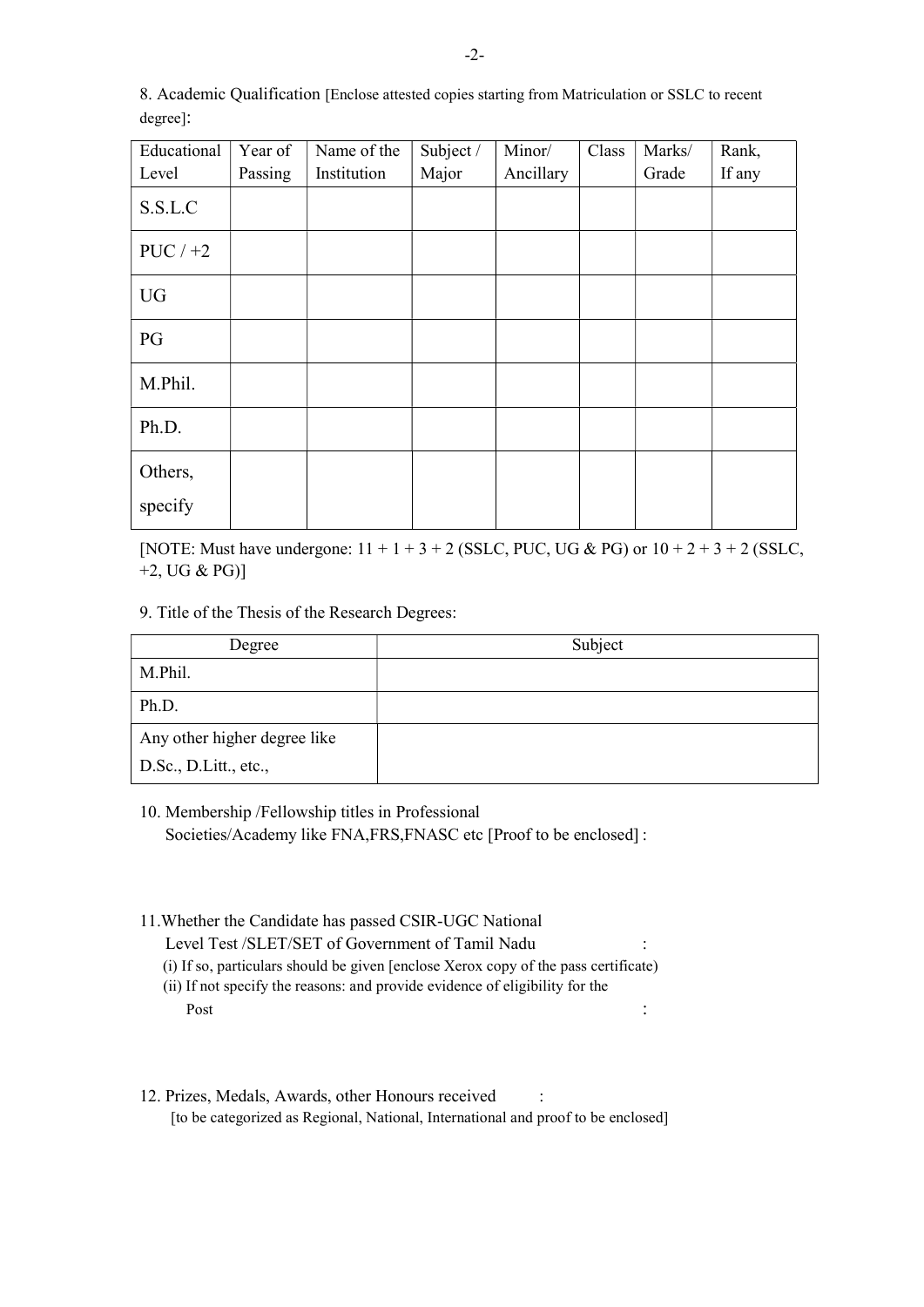13. Professional Experience [Service certificates to be provided / Salary certificate with certification of Form 16 / Income Tax Returns]:

 [State from the present position and go in reverse, should account for all the years lapsed since Masters degree]

| (a) Teaching and Research Experience |                                        |              |                    |                          |  |  |
|--------------------------------------|----------------------------------------|--------------|--------------------|--------------------------|--|--|
| Institution                          | Post                                   | Scale of Pay | Duration of        | Job description: UG & PG |  |  |
|                                      | Held                                   | (Revised /   | service (years and | Teaching/Research/       |  |  |
|                                      |                                        | Pre-revised) | months)            | Extension etc.           |  |  |
|                                      |                                        |              |                    |                          |  |  |
|                                      |                                        |              |                    |                          |  |  |
|                                      |                                        |              |                    |                          |  |  |
|                                      | (b) Experience in Administrative Level |              |                    |                          |  |  |
|                                      |                                        |              |                    |                          |  |  |
|                                      |                                        |              |                    |                          |  |  |
|                                      |                                        |              |                    |                          |  |  |

#### 14. Number of Publications:

| Publications           | Published   | In Press [Proof to be attached] |
|------------------------|-------------|---------------------------------|
|                        | (in number) | (in number)                     |
| Articles-Regional      |             |                                 |
| Articles-National      |             |                                 |
| Articles-International |             |                                 |
| <b>Books</b>           |             |                                 |

(b) List of Publications-Chronological order of the year (Do not include Symposia proceedings; if necessary, give them in the form of an appendix)

(State clearly the title of the publication, authors [underline your name] name of the journals, year, volume, page numbers and co-authors if any. If there are books, please indicate the name of the publishers, total number of pages and whether it is a text book or a reference book along with ISBN/ISSN numbers) Please provide the citation index of the publication & the impact factor of the journal in which it is published and also indicate whether the journal is in the listed of Journals approved by the UGC:

15. Conferences/Seminars/Symposia/Workshops attended/papers presented Regional/National & International [proof to be enclosed]:

| Sl. No. | Name of the event | Place/dates | Title of paper<br>presented |
|---------|-------------------|-------------|-----------------------------|
|         |                   |             |                             |
|         |                   |             |                             |
|         |                   |             |                             |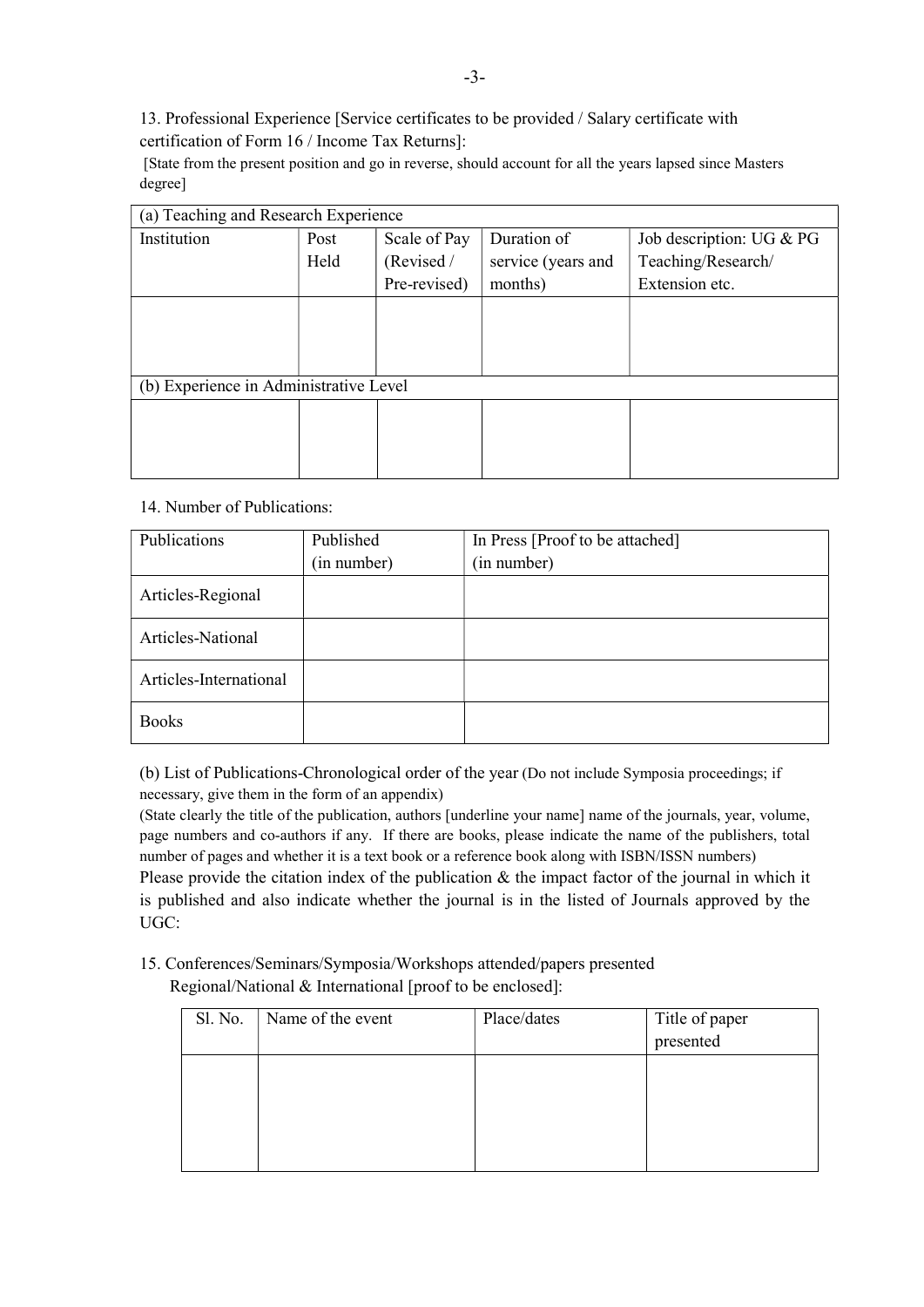16. Conferences/Seminars/Symposia/Workshop organized [Regional, National & International. [Proof to be enclosed] :

| Sl. No. | Name of the event | Place/dates | Role as organizer |
|---------|-------------------|-------------|-------------------|
|         |                   |             |                   |
|         |                   |             |                   |
|         |                   |             |                   |
|         |                   |             |                   |
|         |                   |             |                   |
|         |                   |             |                   |
|         |                   |             |                   |
|         |                   |             |                   |
|         |                   |             |                   |

### 17. Visits abroad including post-doctoral training/fellowships.[Proof to be enclosed]:

| Sl. No. | Countries/Institution visited | Duration | Purpose/Assignment |
|---------|-------------------------------|----------|--------------------|
|         |                               |          |                    |
|         |                               |          |                    |
|         |                               |          |                    |
|         |                               |          |                    |
|         |                               |          |                    |
|         |                               |          |                    |
|         |                               |          |                    |
|         |                               |          |                    |
|         |                               |          |                    |

# 18. Establishment of Departments/Divisions/Laboratories etc. [Proof to be enclosed]:

| Sl. No. | Activity | Institution/Place | Dates |
|---------|----------|-------------------|-------|
|         |          |                   |       |
|         |          |                   |       |
|         |          |                   |       |
|         |          |                   |       |
|         |          |                   |       |
|         |          |                   |       |
|         |          |                   |       |
|         |          |                   |       |
|         |          |                   |       |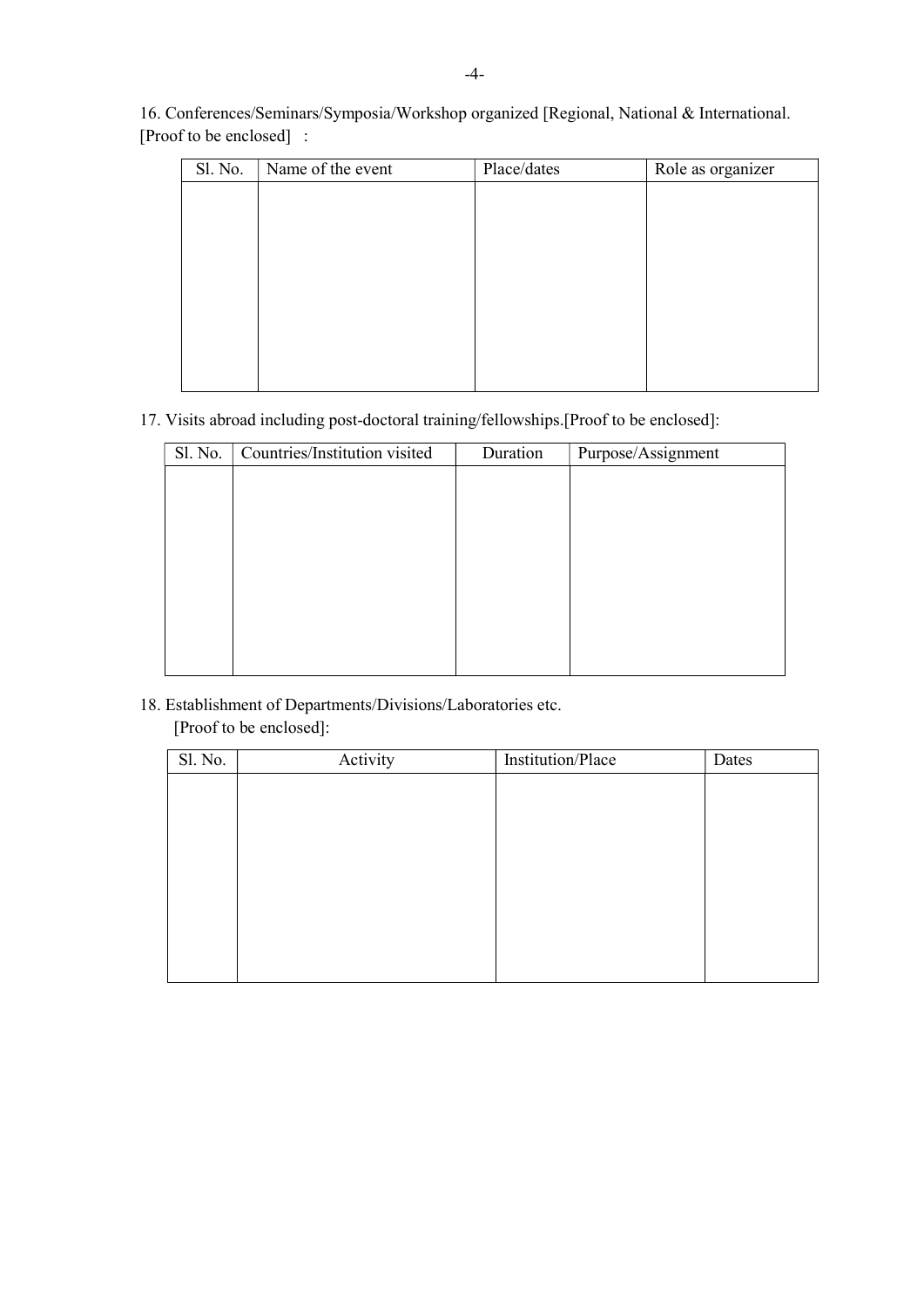| 19. Patents/IPR Filed, granted and marketed [Provide proofs]: |  |
|---------------------------------------------------------------|--|

| Sl. | Details of Inventions | Patents No. | Date &    | If marketed, details: |
|-----|-----------------------|-------------|-----------|-----------------------|
| No. |                       |             | Countries |                       |
|     |                       |             |           |                       |
|     |                       |             |           |                       |
|     |                       |             |           |                       |
|     |                       |             |           |                       |
|     |                       |             |           |                       |
|     |                       |             |           |                       |

### 20. Knowledge of Language:

|           | Ability to |       |       |  |  |  |  |  |  |
|-----------|------------|-------|-------|--|--|--|--|--|--|
|           | Read       | Speak | Write |  |  |  |  |  |  |
| Languages |            |       |       |  |  |  |  |  |  |
|           |            |       |       |  |  |  |  |  |  |

- 21. a. Teaching Experience College / University :
	- i) Under Graduate :
	- ii) Post Graduate :
	- iii) M.Phil :
	- b. Number of years of Research Experience:
	- c. Furnish details for supervision of candidates for Research:

| Degree                   | Awarded (in number) | Under guidance (in number) |
|--------------------------|---------------------|----------------------------|
| M.Phil.                  |                     |                            |
| Ph.D.                    |                     |                            |
| Post doctoral candidates |                     |                            |

22. Have you received any research scheme sponsored or supported by Local (State) National (UGC, CSIR, ICAR, ICMR, DST etc.) International (UN, UNESCO, WHO, FAO, etc.) Agencies? Give details with proof:

| Sl. | Title of the Project | Quantum of        | Funding Agency | Years of Project |
|-----|----------------------|-------------------|----------------|------------------|
| No. |                      | Support           |                | Operation        |
|     |                      | [Rupees in lakhs] |                |                  |
|     |                      |                   |                |                  |
|     |                      |                   |                |                  |
|     |                      |                   |                |                  |
|     |                      |                   |                |                  |
|     |                      |                   |                |                  |
|     |                      |                   |                |                  |
|     |                      |                   |                |                  |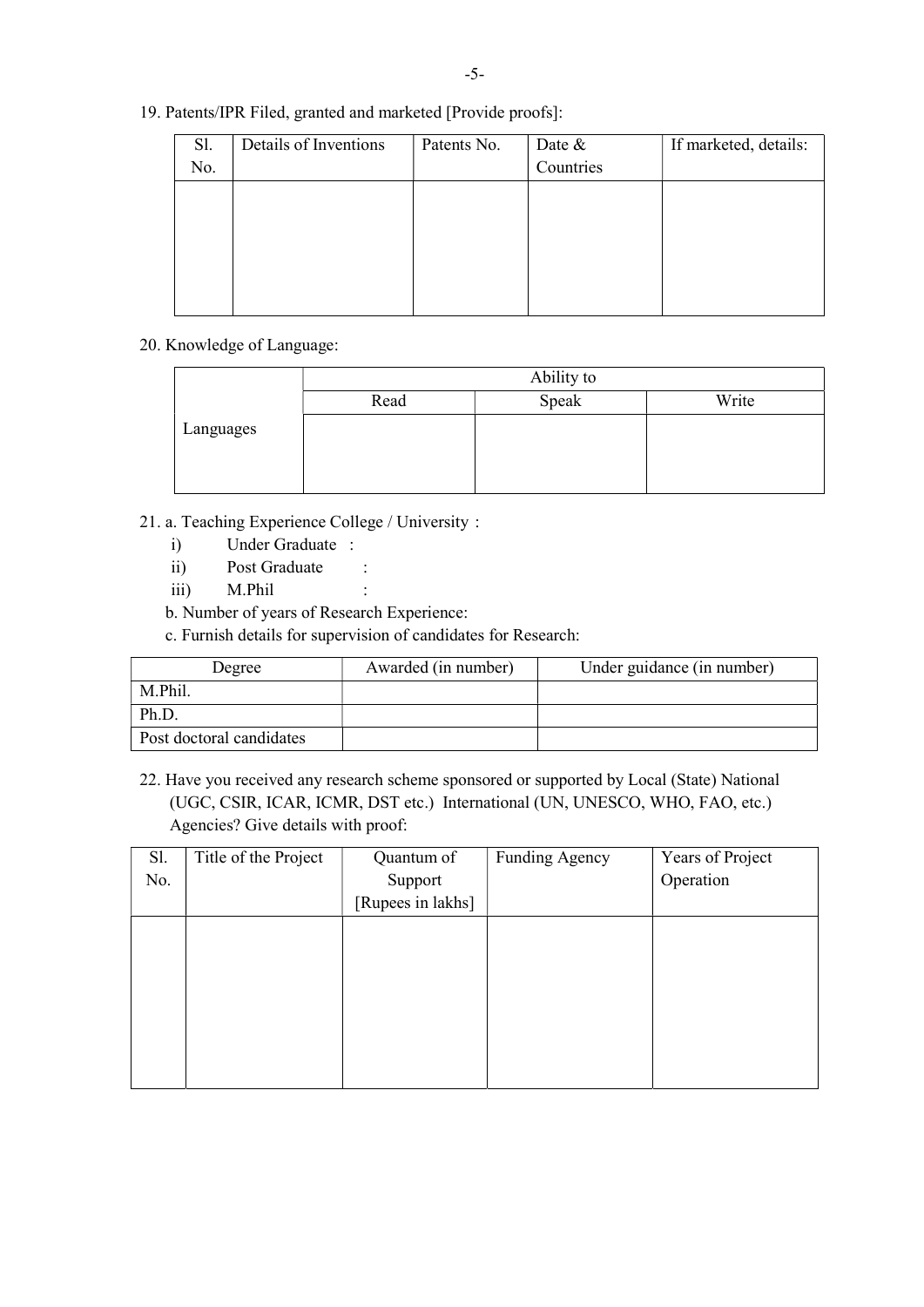| Sl. | Title of the Project | Agency/Industry | Duration    | of   Grants Received |
|-----|----------------------|-----------------|-------------|----------------------|
| No. |                      |                 | consultancy |                      |
|     |                      |                 | with date   |                      |
|     |                      |                 |             |                      |
|     |                      |                 |             |                      |
|     |                      |                 |             |                      |
|     |                      |                 |             |                      |

23. Have you handled any Consultancy Activity/Projects and /or Industry Interactions? [Proof to be enclosed]:

24. Have you conducted any extension/community/literary activities in quantifiable terms? [Proof to be enclosed]:

| Sl. | Type of activity | Period of activity | of<br>Agency  | Output |
|-----|------------------|--------------------|---------------|--------|
| No. |                  |                    | collaboration |        |
|     |                  |                    |               |        |
|     |                  |                    |               |        |
|     |                  |                    |               |        |
|     |                  |                    |               |        |
|     |                  |                    |               |        |
|     |                  |                    |               |        |

25. Name and address of not less than two persons (not related by blood or marriage) to whom confidential reference could be made. They should be in a position to evaluate your candidature for the suitability of the position you are seeking now:

26. Name and address of two persons [not related by blood or marriage] from whom you have obtained the enclosed testimonials. Two are needed of which one should be from the Head of the Institution last attended: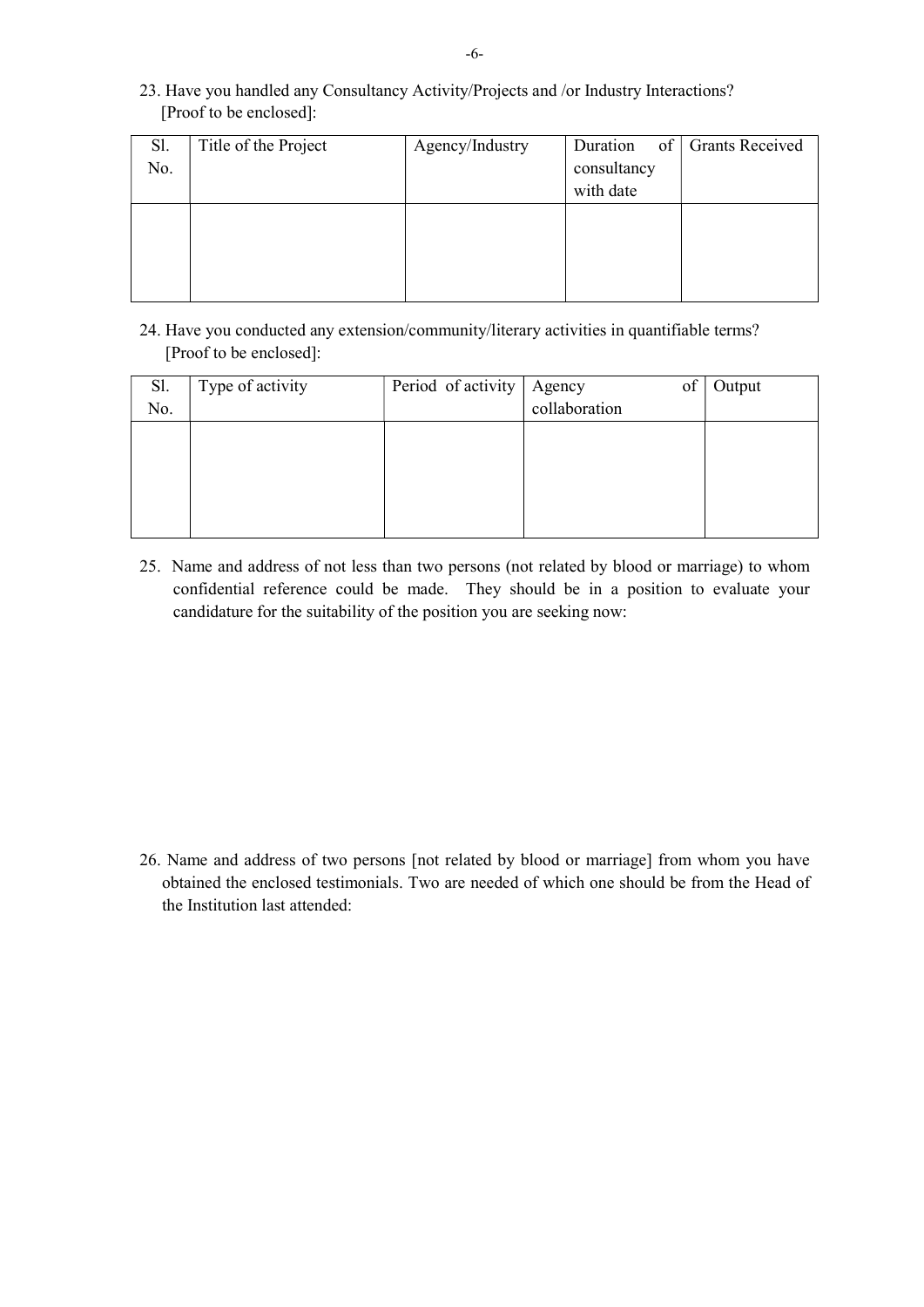27. Any court case is made/pending against you (Criminal cases/Disciplinary actions). Give brief account of the case like nature of complaint, action taken etc.

28. Any other information you would like to present for consideration:

# I DECLARE THAT THE STATEMENTS MADE IN THIS APPLICATION ARE TRUE AND I STAND RESPONSIBLE FOR THEIR VALIDITY.

Place:

# Date: SIGNATURE OF THE APPLICANT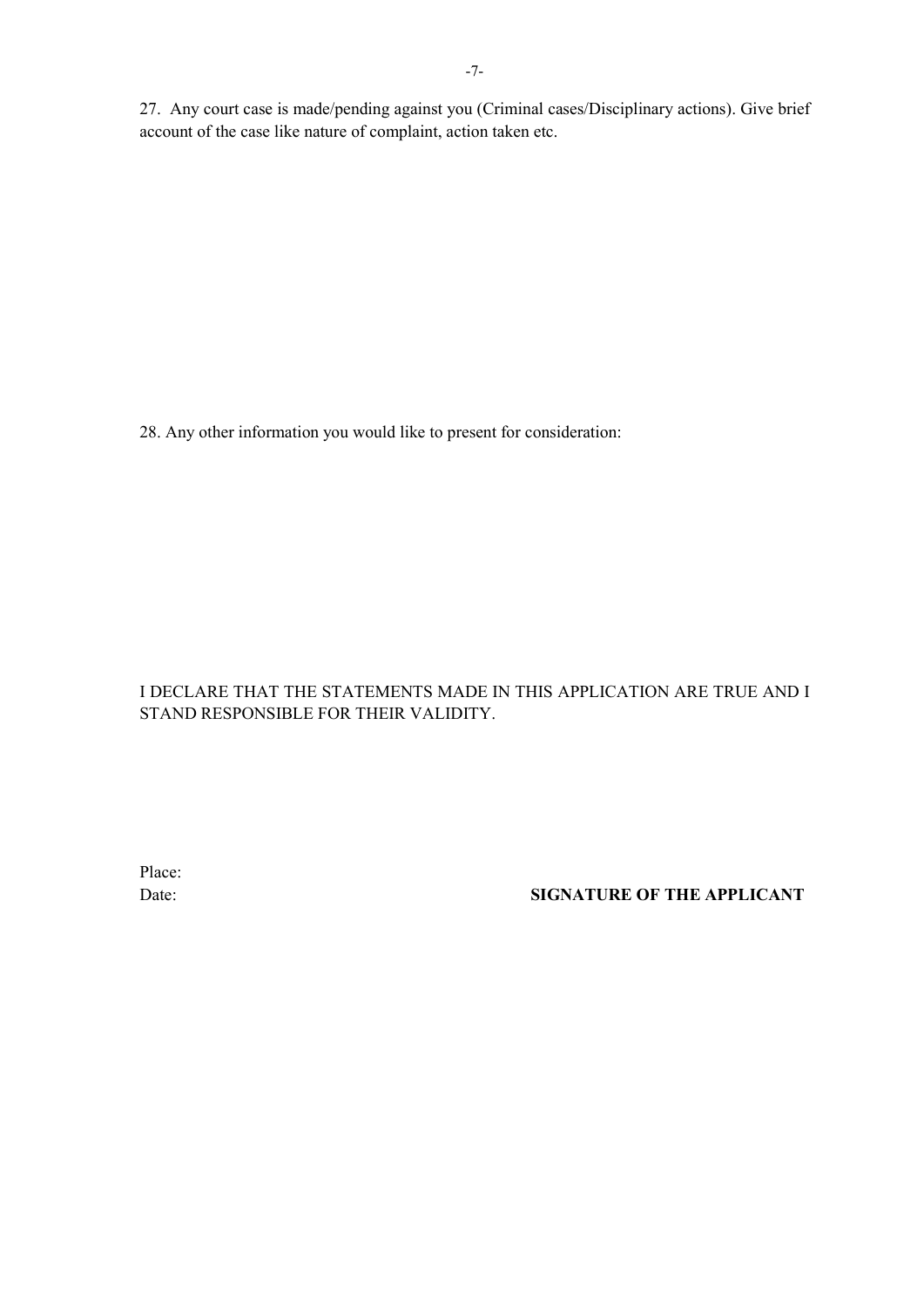#### CODING SHEET

#### (REGISTRAR / CONTROLLER OF EXAMINATIONS / PROFESSOR CUM DIRECTOR-INSTITUTE OF DISTANCE EDUCATION / DEAN-COLLEGE DEVELOPMENT COUNCIL / DIRECTOR-UNIVERSITY STUDENTS ADVISORY BUREAU)

Name of the post applied for:

| S.No.          | <b>Particulars</b>                                                                             |  |                              |                                 |                |               |                   |                    |                                   |                                  |
|----------------|------------------------------------------------------------------------------------------------|--|------------------------------|---------------------------------|----------------|---------------|-------------------|--------------------|-----------------------------------|----------------------------------|
| 1              | Name of the Applicant:                                                                         |  |                              |                                 |                |               |                   |                    |                                   |                                  |
| $\overline{2}$ | Date of Birth:                                                                                 |  |                              |                                 | Age:           |               |                   |                    | Sex: M/F                          |                                  |
| $\overline{3}$ | Community:                                                                                     |  |                              |                                 | GT             |               | BC/<br><b>BCM</b> |                    | MBC/<br><b>DNC</b>                | SC/SCA/<br><b>ST</b>             |
| $\overline{4}$ | <b>Qualification:</b>                                                                          |  |                              |                                 |                |               |                   |                    |                                   |                                  |
|                | <b>Name of the Degree</b>                                                                      |  |                              | <b>Year of Passing</b>          |                |               |                   |                    |                                   | <b>Percentage of Marks/Class</b> |
|                | PG                                                                                             |  |                              |                                 |                |               |                   |                    |                                   |                                  |
|                | M.Phil.                                                                                        |  |                              |                                 |                |               |                   |                    |                                   |                                  |
|                | Ph.D.                                                                                          |  |                              |                                 |                |               |                   |                    |                                   |                                  |
| 5              | NET/SLET/CSIR:                                                                                 |  |                              |                                 |                |               |                   |                    | Year of Passing                   |                                  |
| $\overline{6}$ | <b>Additional Qualification:</b>                                                               |  |                              |                                 |                |               |                   |                    |                                   |                                  |
|                | Name of the Degree                                                                             |  |                              | <b>Year of Passing</b>          |                |               |                   |                    |                                   | <b>Percentage of Marks/Class</b> |
|                | D.Sc.                                                                                          |  |                              |                                 |                |               |                   |                    |                                   |                                  |
|                | Fellowship                                                                                     |  |                              |                                 |                |               |                   |                    |                                   |                                  |
|                | <b>Titles</b>                                                                                  |  |                              |                                 |                |               |                   |                    |                                   |                                  |
|                | Awards                                                                                         |  |                              |                                 |                |               |                   |                    |                                   |                                  |
| $\tau$         | Teaching/Research exp.                                                                         |  |                              | UG:  yrs                        |                |               | PG:  yrs          |                    |                                   | Res. Guidance:                   |
|                | Guidance                                                                                       |  |                              |                                 |                |               |                   |                    |                                   | M.Phil.:                         |
|                | [ $M. Phil./Ph.D.$ ]:                                                                          |  |                              |                                 |                |               |                   |                    | $Ph.D.:$                          |                                  |
|                | Experience:                                                                                    |  |                              | Academic:  yrs                  |                |               |                   | Administration:yrs |                                   |                                  |
| $\,8\,$        | Post Doctoral Research experience:                                                             |  |                              |                                 | National:  yrs |               |                   |                    |                                   | International:  yrs              |
| $\overline{9}$ |                                                                                                |  | Regional                     | National                        |                |               |                   | International      |                                   |                                  |
|                | <b>Publications:</b>                                                                           |  |                              | Journals/Books<br>Journal/Books |                | Journal/Books |                   |                    |                                   |                                  |
|                |                                                                                                |  | $\ldots$ nos<br>$\ldots$ nos |                                 |                | $\ldots$ nos  |                   |                    |                                   |                                  |
| 10             | <b>Organisation of Depts./Conference:</b>                                                      |  |                              |                                 |                |               |                   |                    |                                   |                                  |
|                | Labs/Depts.:  nos                                                                              |  |                              |                                 |                |               |                   | Conference:  nos   |                                   |                                  |
| 11             | Conference, Seminar, Workshop participated:                                                    |  |                              |                                 |                |               |                   |                    |                                   |                                  |
|                | Regional:  nos                                                                                 |  |                              | National:  nos                  |                |               |                   |                    | International:  nos               |                                  |
| 12             | Research Project conducted and Fund generated in Rs.:                                          |  |                              |                                 |                |               |                   |                    |                                   |                                  |
| 13             | Patents granted:  nos                                                                          |  |                              |                                 |                |               |                   |                    | Consultancies handled:  nos       |                                  |
| 14             | Present Position:                                                                              |  |                              |                                 |                |               |                   |                    |                                   |                                  |
| 15             | Scale of Pay/salary:                                                                           |  |                              |                                 |                |               |                   |                    |                                   |                                  |
| 16             |                                                                                                |  |                              |                                 |                |               |                   |                    |                                   |                                  |
|                | Address to which communication is to be sent with Tel. No. and E.mail ID:                      |  |                              |                                 |                |               |                   |                    |                                   |                                  |
|                | I declare that the details given above are correct and I stand responsible for their validity. |  |                              |                                 |                |               |                   |                    |                                   |                                  |
| Date:          |                                                                                                |  |                              |                                 |                |               |                   |                    | <b>Signature of the Applicant</b> |                                  |
|                | Note: This coding sheet should be filled in by the applicant without fail.                     |  |                              | For office use only             |                |               |                   |                    |                                   |                                  |
| Verified:      |                                                                                                |  |                              |                                 |                |               |                   |                    | Comments, if any                  |                                  |
| ASO / SO       | A.R.                                                                                           |  |                              |                                 |                |               |                   |                    |                                   |                                  |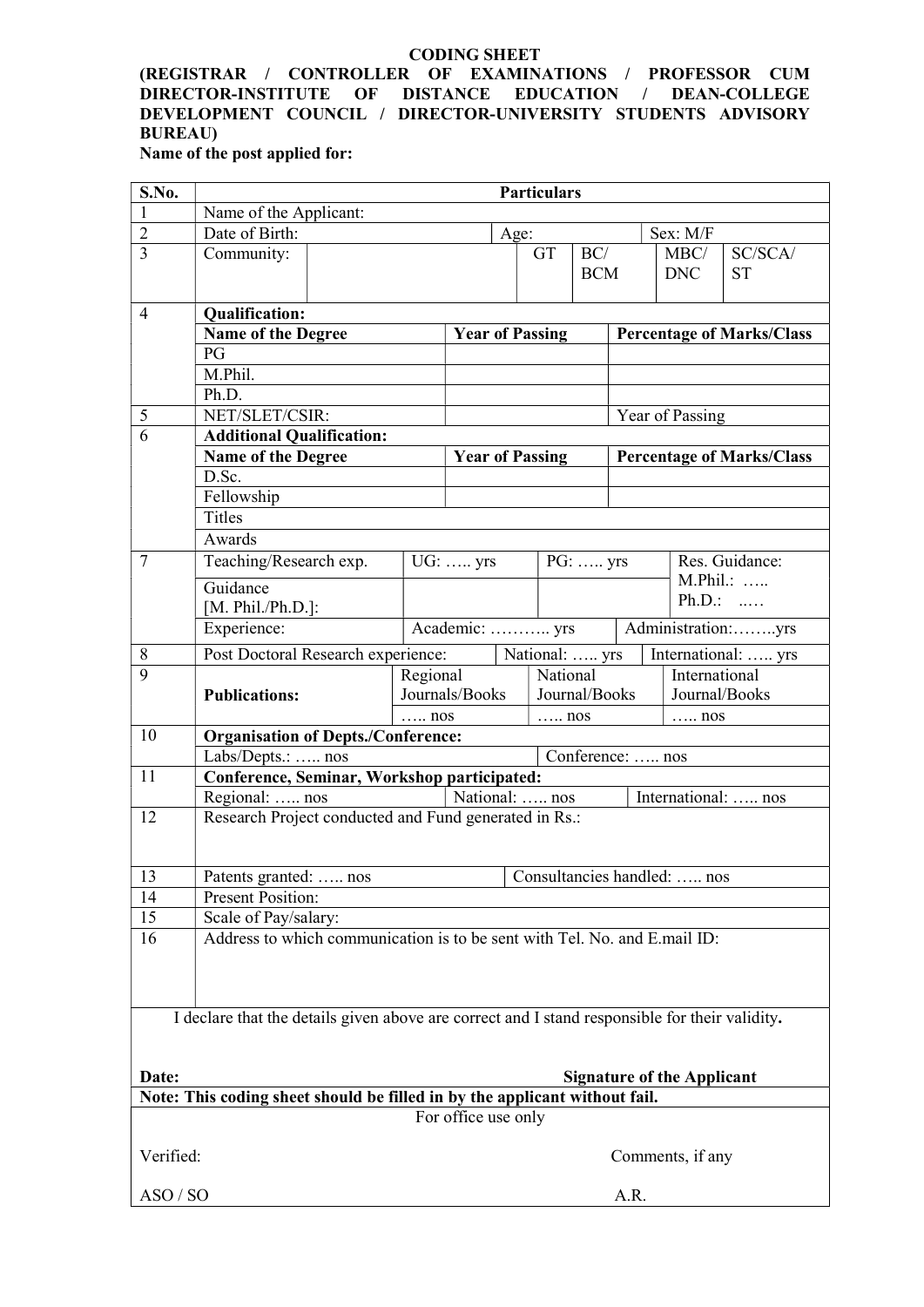- 1. Application should be addressed to the Vice-Chancellor (by designation only), University of Madras, Centenary Buildings, Chepauk, Chennai - 600 005.
- 2. Applicants are required to forward their applications (8 copies with enclosures) in the prescribed form with full particulars viz.,
	- a. Proof of age with an attested copy of the first page of SSLC Book;
	- b. Qualifications, degrees (with year/years of passing and University in which the degrees were taken);
	- c. Other academic distinctions, publications, if any;
	- d. Present occupation and salary with scale of pay;
	- e. Languages with which the applicant is conversant together with copies of recent testimonials;
	- f. Names of two persons to whom a reference can be made.
	- g. All other enclosures/like publications reprints, certificates etc as indicated in the application as attested copies. [Candidates are advised to take Xerox copy of the application form. Self designed application formats will not be entertained]
- 3. Applications from candidates, who are in service, shall be sent through proper channel. If they anticipate any delay, they may send 7 copies in advance to the Vice-Chancellor. However, their application will be considered and they will be called for interview only if their applications forwarded through proper channel are received in time. Therefore, it shall be ensured that the applications sent through proper channel are received in time.
- 4. The enclosures to be appended are [i] attested true copy of the first page of SSLC book in evidence of date of birth and age; [ii] reprints of available papers; [iii] a list of papers published by the applicants; [iv] attested true copies of certificates of credentials of educational qualifications and Academic distinctions.
- 5. Applicants who attempt to canvas or bring influence in any manner will be disqualified.
- 6. If selected candidates shall be required to join duty immediately and enter into an agreement, with the University in accordance with the laws of the University.
- 7. The last date for submission of filled-in application is 23.02.2022. The applications received after the last date and applications with incomplete particulars shall be summarily rejected, without any notice.
- 8. Enquires through telephones or in person shall not be entertained.
- 9. If a person is willing to apply for more than one post, separate application has to be submitted.
- 10. The Syndicate reserves the right to fill or not to fill up the post without assigning any reasons whatsoever.
- 11. Candidates should invariably fill in the information regarding court cases pending, criminal cases, disciplinary actions or equivalent etc., in the relevant columns of the application form. Any changes in this information as and when occurred after the submission of application form till the completion of recruitment process should be brought to the notice of the University by the candidate, failing which the University reserves the right to cancel the candidature and to debar him/her from all selections.
- 12. Candidates who satisfy the above requirements may download the application form from the University Website and apply to the Vice Chancellor, University of Madras (by Designation only) with a Demand Draft for Rs.500/- towards the cost of application. The Demand Draft shall be drawn in favour of the 'The Registrar, University of Madras', payable at Chennai. The fee prescribed for SC/ST/DAP candidates is Rs.250/- on production of photocopy of the Community Certificate.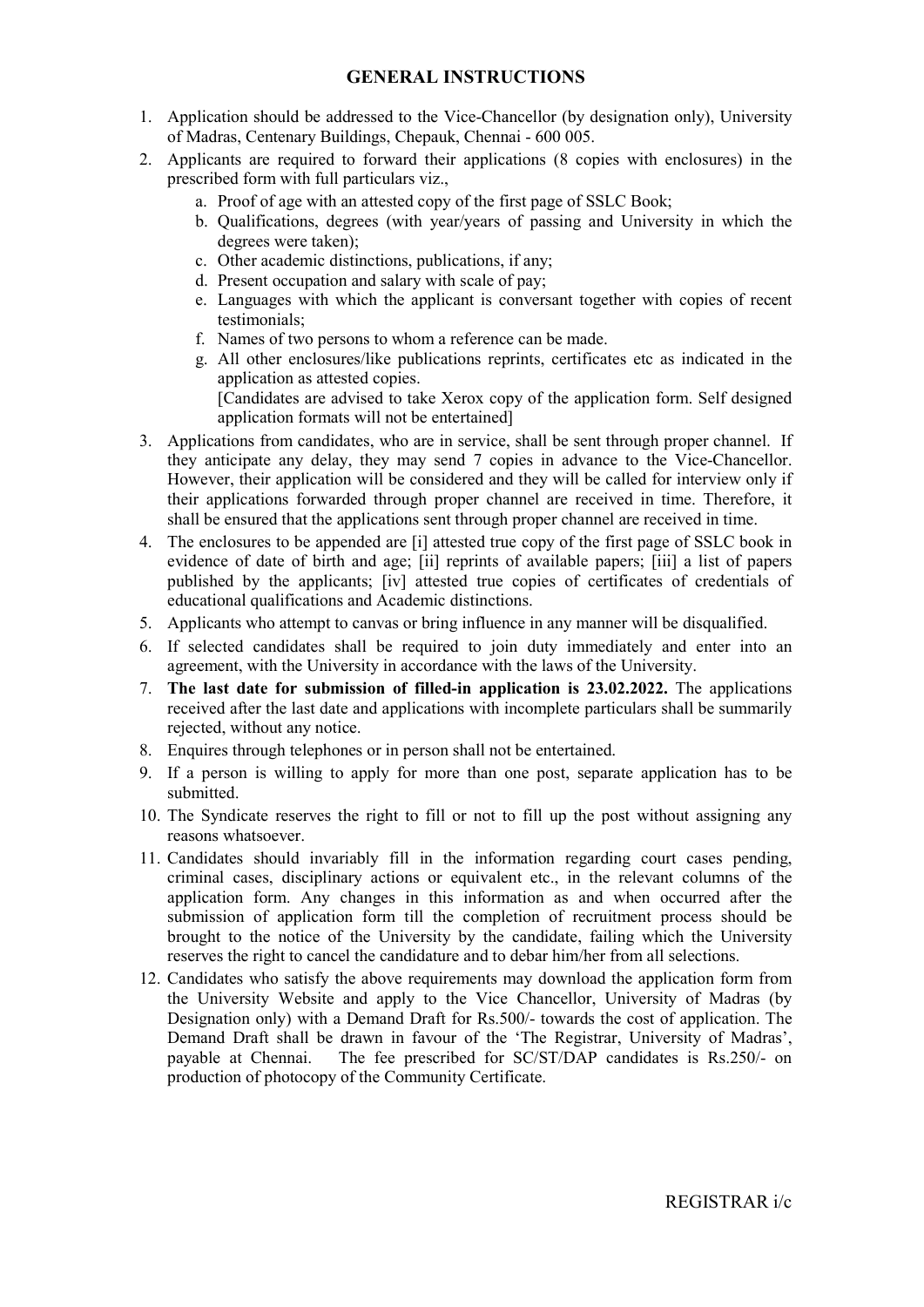

**4.** 

**5.** 

# **UNIVERSITY OF MADRAS**

# சென்னைப் பல்கலைக் கழகம்

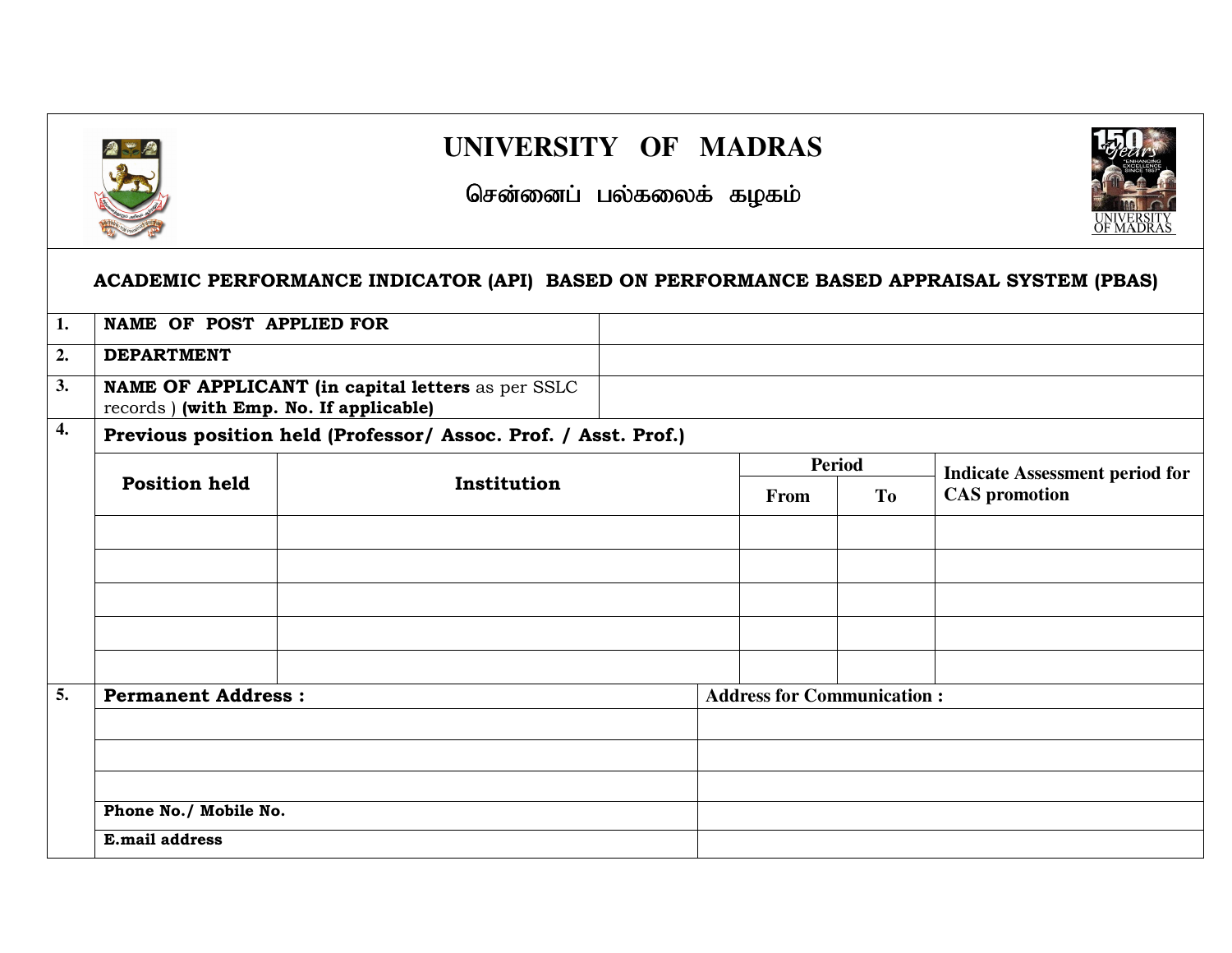| $\mathbf I$ |                                                                                                                                                                                                                                                                                                                                                                                                                                                                                                                                                                                                                                                 | <b>IMPORTANT NOTE:</b> Please enclose documentary evidence for the Award of points for each activity. If no documentary evidence is enclosed<br>the activity will not be considered for award of points. |  |                                             |  |  |  |  |  |
|-------------|-------------------------------------------------------------------------------------------------------------------------------------------------------------------------------------------------------------------------------------------------------------------------------------------------------------------------------------------------------------------------------------------------------------------------------------------------------------------------------------------------------------------------------------------------------------------------------------------------------------------------------------------------|----------------------------------------------------------------------------------------------------------------------------------------------------------------------------------------------------------|--|---------------------------------------------|--|--|--|--|--|
|             | CATEGORY - I : TEACHING, LEARNING AND EVALUATION RELATED ACTIVITIES :<br>(Note: The minimum API score required by teachers from this Category-I (i.e. Category I.1. to I.5) is 075 out of 125. The self-<br>assessment score should be based on objectively verifiable criteria wherever possible and will be finalized by the Screening /<br>Selection Committee Lectures and tutorials allocation to add up to the UGC norm for particular category of teacher.<br>University<br>shall prescribe minimum cut-off (net of due leave), say 80%, for I.1 and I.5 hereunder, below which no scores shall be assigned<br>in these sub-categories.) |                                                                                                                                                                                                          |  |                                             |  |  |  |  |  |
| I.1         |                                                                                                                                                                                                                                                                                                                                                                                                                                                                                                                                                                                                                                                 | LECTURES, SEMINARS, TUTORIALS, PRACTICALS, CONTACT HOURS: (Attach Evidence) Workload per semester<br>Lectures / Seminars / Tutorials / Practicals allotted / Research Guidance (No. of Hours) /          |  | <b>Maximum score 50</b><br>(For Office Use) |  |  |  |  |  |
|             | <b>Year/Semester</b>                                                                                                                                                                                                                                                                                                                                                                                                                                                                                                                                                                                                                            | <b>Total Contact Hours</b>                                                                                                                                                                               |  | Workload<br>(No score can be assigned)      |  |  |  |  |  |
|             |                                                                                                                                                                                                                                                                                                                                                                                                                                                                                                                                                                                                                                                 |                                                                                                                                                                                                          |  |                                             |  |  |  |  |  |
|             |                                                                                                                                                                                                                                                                                                                                                                                                                                                                                                                                                                                                                                                 |                                                                                                                                                                                                          |  |                                             |  |  |  |  |  |
|             |                                                                                                                                                                                                                                                                                                                                                                                                                                                                                                                                                                                                                                                 |                                                                                                                                                                                                          |  |                                             |  |  |  |  |  |
|             |                                                                                                                                                                                                                                                                                                                                                                                                                                                                                                                                                                                                                                                 |                                                                                                                                                                                                          |  |                                             |  |  |  |  |  |
|             |                                                                                                                                                                                                                                                                                                                                                                                                                                                                                                                                                                                                                                                 |                                                                                                                                                                                                          |  |                                             |  |  |  |  |  |
|             |                                                                                                                                                                                                                                                                                                                                                                                                                                                                                                                                                                                                                                                 |                                                                                                                                                                                                          |  |                                             |  |  |  |  |  |
|             |                                                                                                                                                                                                                                                                                                                                                                                                                                                                                                                                                                                                                                                 |                                                                                                                                                                                                          |  |                                             |  |  |  |  |  |
|             |                                                                                                                                                                                                                                                                                                                                                                                                                                                                                                                                                                                                                                                 |                                                                                                                                                                                                          |  |                                             |  |  |  |  |  |
|             |                                                                                                                                                                                                                                                                                                                                                                                                                                                                                                                                                                                                                                                 |                                                                                                                                                                                                          |  |                                             |  |  |  |  |  |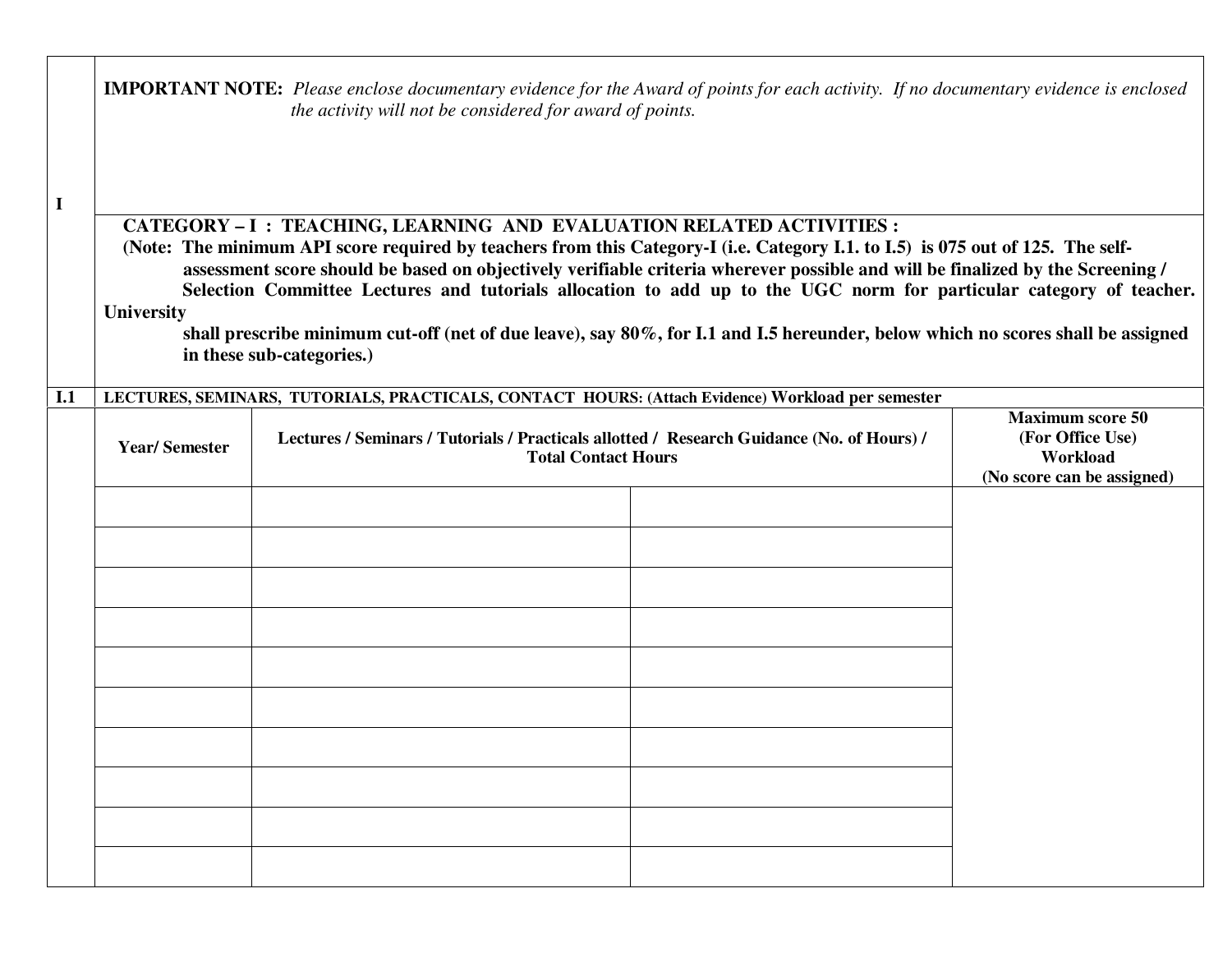| I.2 | LECTURES OR OTHER TEACHING DUTIES IN EXCESS OF THE UGC NORMS: (Attach Evidence):<br>candidate) |  |     |         |                                                                                                                                                |                                                       |              | (Note: @ 2.5points per hour to the maximum of 10 points; PG dissertation 1.0; M.Phil. Dissertation 1.5 and Ph.D. Thesis 3.0 per |
|-----|------------------------------------------------------------------------------------------------|--|-----|---------|------------------------------------------------------------------------------------------------------------------------------------------------|-------------------------------------------------------|--------------|---------------------------------------------------------------------------------------------------------------------------------|
|     |                                                                                                |  |     |         |                                                                                                                                                |                                                       |              |                                                                                                                                 |
|     | <b>Year/Semester</b>                                                                           |  |     |         | Hours in excess of UGC norms including Project /<br>Dissertation / Thesis / Correction, etc. No. of projects/ M.<br>Phil. Thesis/ Ph.D. Thesis | <b>Maximum score</b><br><b>10</b><br>(For Office Use) |              |                                                                                                                                 |
|     |                                                                                                |  | P G | M.Phil. | Ph.D.                                                                                                                                          | <b>Others</b>                                         | <b>Total</b> |                                                                                                                                 |
|     |                                                                                                |  |     |         |                                                                                                                                                |                                                       |              |                                                                                                                                 |
|     |                                                                                                |  |     |         |                                                                                                                                                |                                                       |              |                                                                                                                                 |
|     |                                                                                                |  |     |         |                                                                                                                                                |                                                       |              |                                                                                                                                 |
|     |                                                                                                |  |     |         |                                                                                                                                                |                                                       |              |                                                                                                                                 |
|     |                                                                                                |  |     |         |                                                                                                                                                |                                                       |              |                                                                                                                                 |
|     |                                                                                                |  |     |         |                                                                                                                                                |                                                       |              |                                                                                                                                 |
|     |                                                                                                |  |     |         |                                                                                                                                                |                                                       |              |                                                                                                                                 |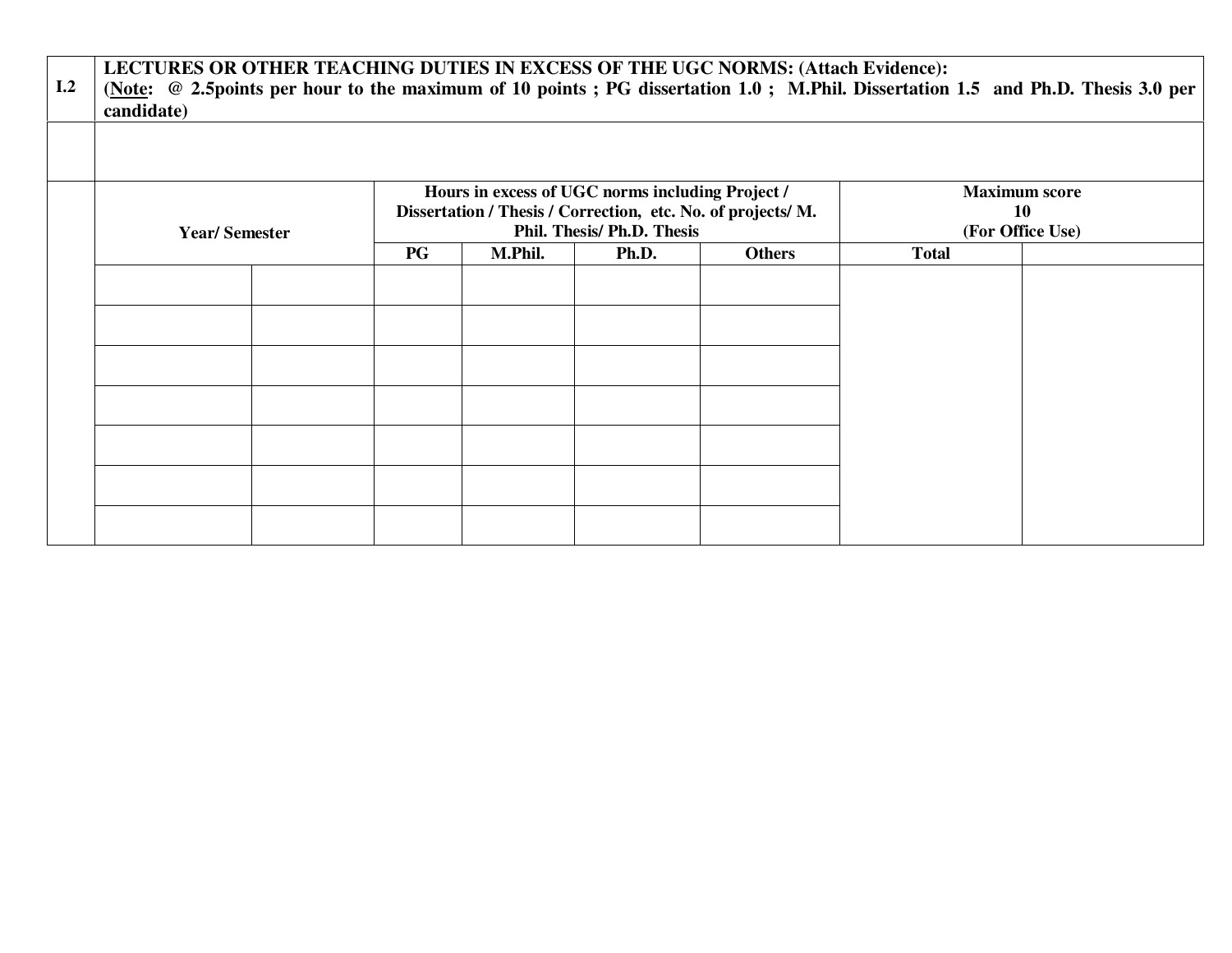# **I.3 PREPARATION AND IMPARTING OF KNOWLEDGE / INSTRUCTION AS PER CURRICULUM ; SYLLABUS ENRICHMENT BY PROVIDING ADDITIONAL RESOURCES TO STUDENTS**

**(i.e. Preparation of Instruction Manual / Lecture Notes / Learning Materials etc.) : (Attach Evidence) :** 

**(Note: @ 5points per course or per learning material prepared)** 

|     |                                                                                                                                                                                        | <b>Significance of work</b>               |                      | <b>Maximum score</b>   |
|-----|----------------------------------------------------------------------------------------------------------------------------------------------------------------------------------------|-------------------------------------------|----------------------|------------------------|
|     | Nature of work                                                                                                                                                                         |                                           | <b>Score</b>         | 20                     |
|     |                                                                                                                                                                                        |                                           |                      | (For Office Use)       |
|     |                                                                                                                                                                                        |                                           |                      |                        |
|     |                                                                                                                                                                                        |                                           |                      |                        |
|     |                                                                                                                                                                                        |                                           |                      |                        |
|     |                                                                                                                                                                                        |                                           |                      |                        |
|     |                                                                                                                                                                                        |                                           |                      |                        |
|     |                                                                                                                                                                                        |                                           |                      |                        |
|     |                                                                                                                                                                                        |                                           |                      |                        |
| I.4 | USE OF PARTICIPATORY & INNOVATIVE TEACHING-LEARNING METHODOLOGIES, UPDATING OF SUBJECT<br>CONTENT, COURSE IMPROVEMENT, ETC.: (Attach Evidence):<br>(Note: @ 5points for each activity) |                                           |                      |                        |
|     | Details of Innovation adopted                                                                                                                                                          | <b>Significance of Innovation adopted</b> | <b>Maximum score</b> |                        |
|     |                                                                                                                                                                                        |                                           | <b>Score</b>         | 20<br>(For Office Use) |
|     |                                                                                                                                                                                        |                                           |                      |                        |
|     |                                                                                                                                                                                        |                                           |                      |                        |
|     |                                                                                                                                                                                        |                                           |                      |                        |
|     |                                                                                                                                                                                        |                                           |                      |                        |
|     |                                                                                                                                                                                        |                                           |                      |                        |
|     |                                                                                                                                                                                        |                                           |                      |                        |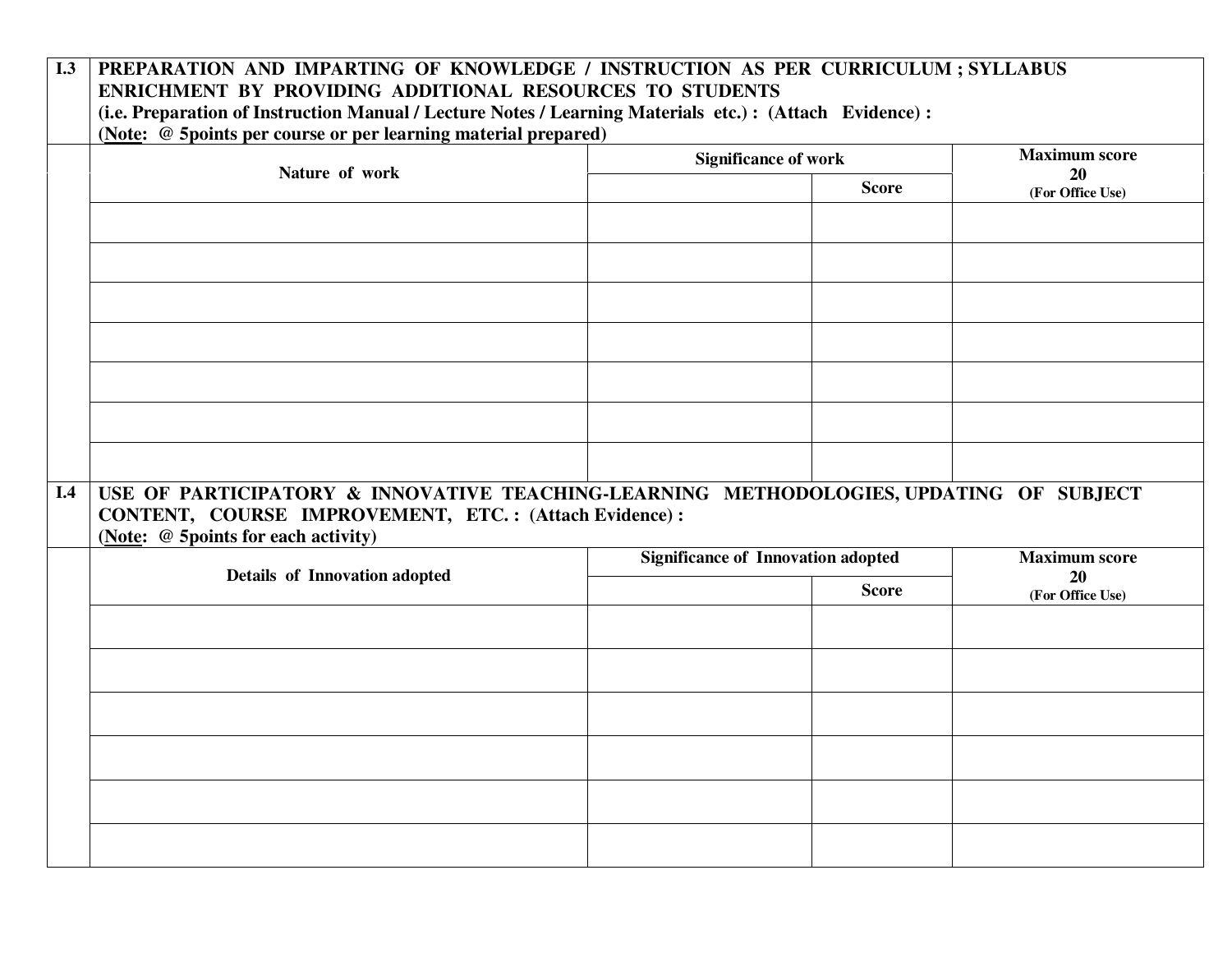#### **I.5 UNIVERSITY EXAMINATIONS RELATED DUTIES LIKE ANSWER SHEET EVALUATION , QUESTION PAPER SETTING , EVALUATION OF PG/ M.PHIL DISSERTATION/ PH.D. THESIS, AND SUCH OTHER RELATED DUTY AS PER ALLOTMENT : (Attach Evidence):**

|                            | Nature of Duty<br>(in Hours)                                                                                       | <b>Semester wise</b> |  |  |  |  |      | <b>Maximum score</b><br>25<br>(For Office Use) |                                                                                                                                                                                                                                                             |              |                                             |
|----------------------------|--------------------------------------------------------------------------------------------------------------------|----------------------|--|--|--|--|------|------------------------------------------------|-------------------------------------------------------------------------------------------------------------------------------------------------------------------------------------------------------------------------------------------------------------|--------------|---------------------------------------------|
|                            |                                                                                                                    |                      |  |  |  |  |      |                                                |                                                                                                                                                                                                                                                             |              |                                             |
|                            |                                                                                                                    |                      |  |  |  |  |      |                                                |                                                                                                                                                                                                                                                             |              |                                             |
|                            |                                                                                                                    |                      |  |  |  |  |      |                                                |                                                                                                                                                                                                                                                             |              |                                             |
|                            |                                                                                                                    |                      |  |  |  |  |      |                                                |                                                                                                                                                                                                                                                             |              |                                             |
|                            |                                                                                                                    |                      |  |  |  |  |      |                                                |                                                                                                                                                                                                                                                             |              |                                             |
|                            |                                                                                                                    |                      |  |  |  |  |      |                                                |                                                                                                                                                                                                                                                             |              |                                             |
| $\overline{\mathbf{II}}$ . | on objectively verifiable criteria wherever possible and will be finalized by the Screening / Selection Committee) |                      |  |  |  |  |      |                                                | CATEGORY-II: CO-CURRICULAR, EXTENSION AND PROFESSIONAL DEVELOPMENT RELATED ACTIVITIES:<br>(Note: The minimum API score required by teachers from this Category-II (i.e. Category II.1 to II.5) is 015 out of 050. The self-assessment score should be based |              |                                             |
| $\overline{II.1}$ .        | (min. 3 days) (Attach Evidence) :<br>(Note: 2.5 Points per year to the maximum of 20 Points                        |                      |  |  |  |  |      |                                                | STUDENT-RELATED CO-CURRICULAR ACTIVITIES like NSS, NCC, Counselling, Sports, Cultural Activities, Community Outreach Programmes                                                                                                                             |              |                                             |
|                            |                                                                                                                    | Type of Activity     |  |  |  |  | Year |                                                | Brief description of the<br>activities                                                                                                                                                                                                                      | <b>Score</b> | <b>Maximum</b> score<br>20 (For Office Use) |
|                            | 1)                                                                                                                 |                      |  |  |  |  |      |                                                |                                                                                                                                                                                                                                                             |              |                                             |
|                            | 2)                                                                                                                 |                      |  |  |  |  |      |                                                |                                                                                                                                                                                                                                                             |              |                                             |
|                            | 3)                                                                                                                 |                      |  |  |  |  |      |                                                |                                                                                                                                                                                                                                                             |              |                                             |
|                            | 4)                                                                                                                 |                      |  |  |  |  |      |                                                |                                                                                                                                                                                                                                                             |              |                                             |
|                            | 5)                                                                                                                 |                      |  |  |  |  |      |                                                |                                                                                                                                                                                                                                                             |              |                                             |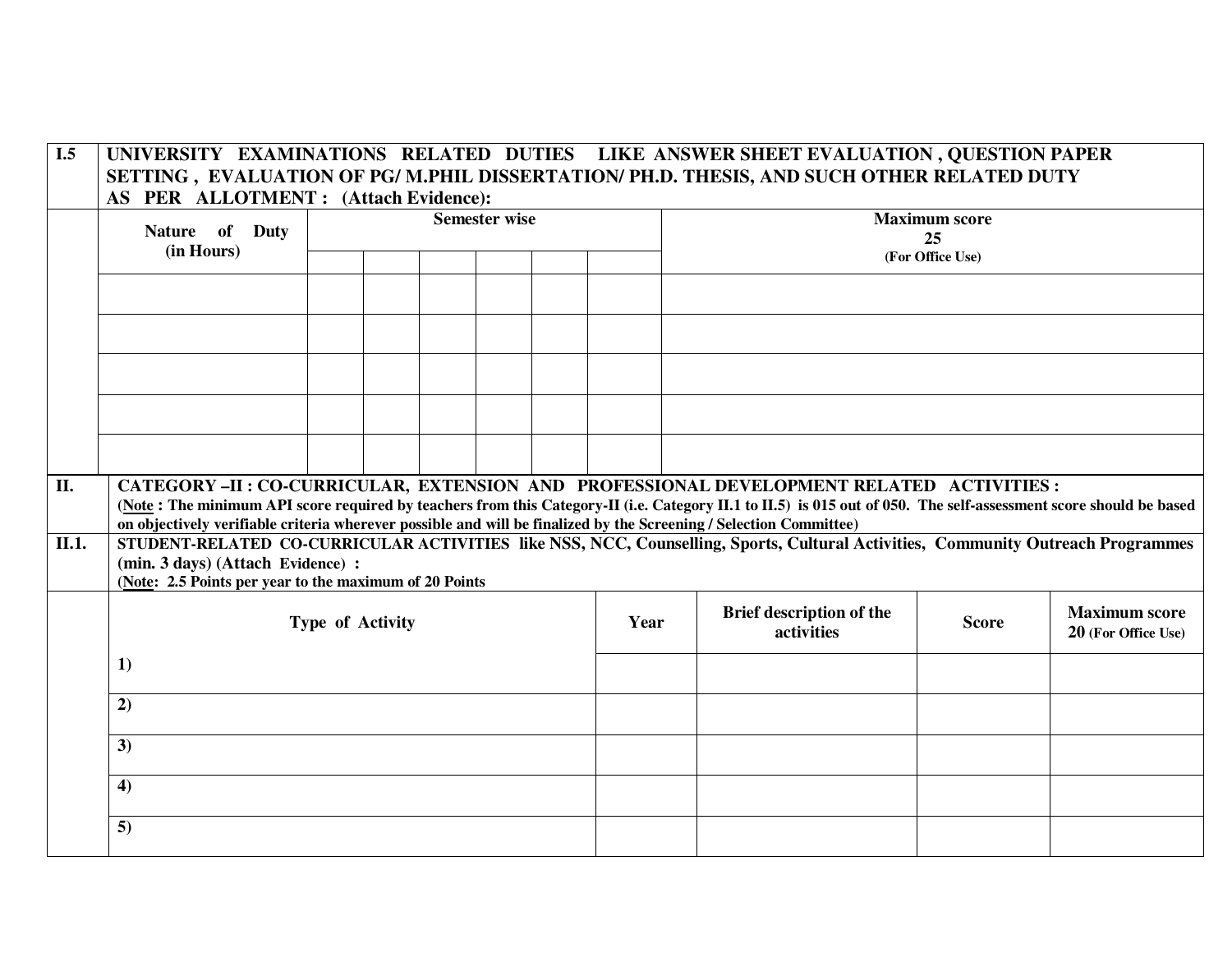|       | $\mathbf{M}$ . $\mathbf{H}$                                                                           |
|-------|-------------------------------------------------------------------------------------------------------|
|       | (Note: 1.0 Points per activity to the maximum of 15 Points)                                           |
|       | <b>ACTIVITIES/RESPONSIBILITIES]:</b> (Attach Evidence):                                               |
|       | 'ORDINATOR/ PROGRAMME OFFICER/ ORGANISING REFRESHER COURSE/ TEACHING PROGRAMME/ OTHER ACADEMIC        |
|       | ACAD. COUNCIL / SENATE/FINANCE COMMITTEE / BOARD OF STUDIES / WARDEN / DY.WARDEN/ DIRECTOR/ DEAN/ CO- |
|       | PARTICIPATION IN ACADEMIC AND ADMINISTRATIVE COMMITTEES AND RESPONSIBILITIES [SUCH AS SYNDICATE /     |
| II.2. | CONTRIBUTION TO CORPORATE LIFE AND MANAGEMENT OF THE DEPARTMENT AND INSTITUTION THROUGH               |

| Type of Activity | Year | Brief description /<br>contribution | <b>Maximum score 15</b><br>(For Office Use) |
|------------------|------|-------------------------------------|---------------------------------------------|
|                  |      |                                     |                                             |
|                  |      |                                     |                                             |
|                  |      |                                     |                                             |
|                  |      |                                     |                                             |
|                  |      |                                     |                                             |
|                  |      |                                     |                                             |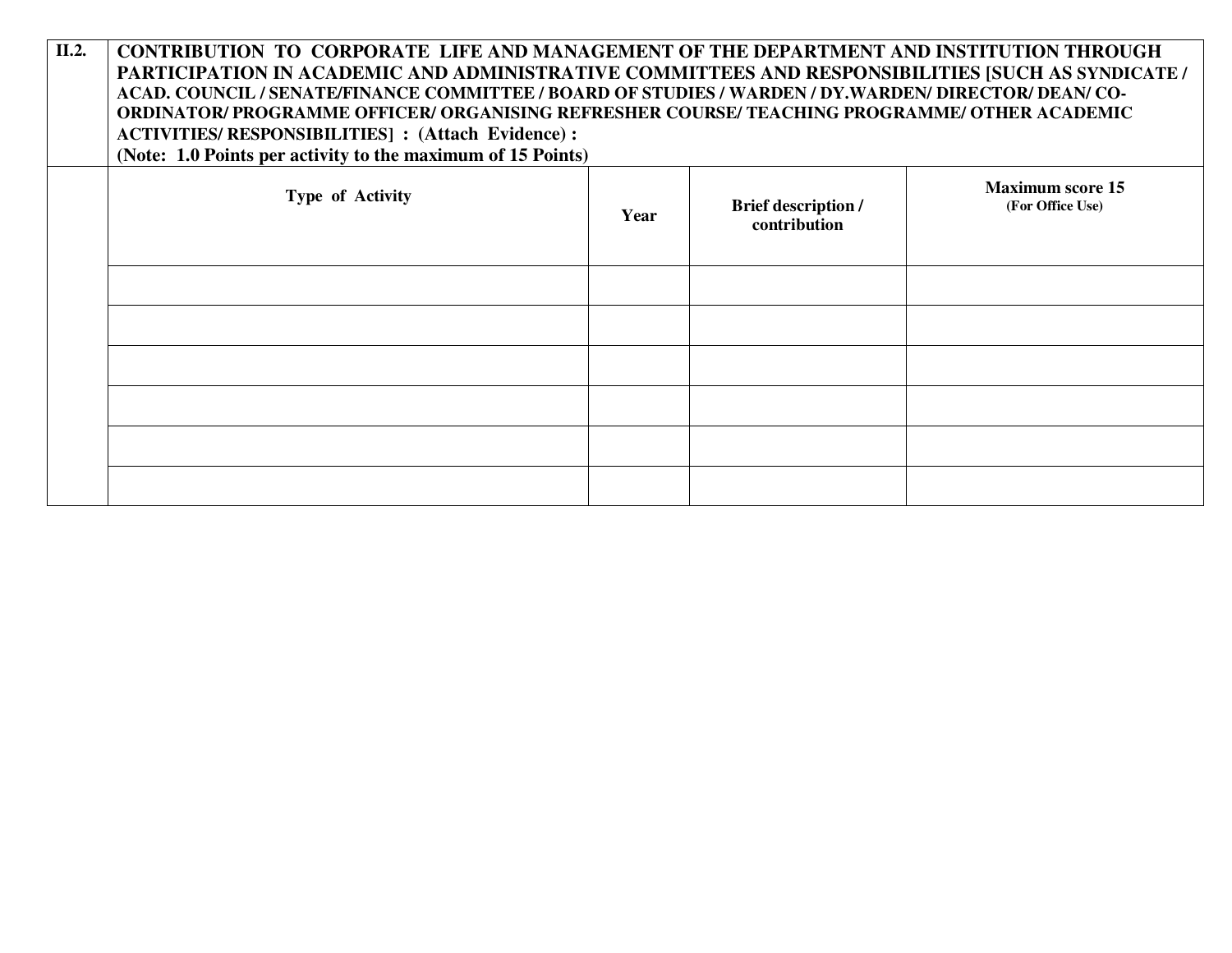| II.3. | PROFESSIONAL DEVELOPMENT ACTIVITIES : (Attach Evidence) :       |                                                |                                                                                                  |                                                    |                    |                                             |  |
|-------|-----------------------------------------------------------------|------------------------------------------------|--------------------------------------------------------------------------------------------------|----------------------------------------------------|--------------------|---------------------------------------------|--|
|       |                                                                 |                                                | (Include only those which are not covered under Category III - Sl.No.1to 6)                      |                                                    |                    |                                             |  |
|       |                                                                 |                                                | (Note: 2.5 points per organizing event / 1.0 point per participation / 0.5 points per membership |                                                    |                    |                                             |  |
|       | to the maximum of 15 Points)                                    |                                                |                                                                                                  |                                                    |                    |                                             |  |
|       |                                                                 | NOTE:                                          |                                                                                                  |                                                    |                    |                                             |  |
|       | i)                                                              | <b>Seminars/Conferences/Training Programs:</b> |                                                                                                  | v) Journal refereeing / peer                       |                    |                                             |  |
|       | a. International<br>$\therefore$ 2<br>b. National<br>$\colon$ 1 |                                                |                                                                                                  | reviewing/editorial board : 2 per activity         |                    |                                             |  |
|       |                                                                 |                                                |                                                                                                  | vi) Jury/Chairman of a Tech.                       |                    |                                             |  |
|       | ii) Talks / Lectures<br>$\therefore$ 2                          |                                                |                                                                                                  | <b>Session in a conference</b>                     | : 1 per conference |                                             |  |
|       | iii) Membership in Association                                  |                                                |                                                                                                  | vii) Membership in National                        |                    |                                             |  |
|       | a. International<br>$\therefore$ 2<br>b. National<br>$\colon 1$ |                                                |                                                                                                  | <b>Committees including</b>                        |                    |                                             |  |
|       |                                                                 |                                                |                                                                                                  | <b>Selection Committee,</b>                        |                    |                                             |  |
|       | iv) General / Popular Articles                                  |                                                | $\therefore$ 2                                                                                   | <b>Advisory Committees, etc. : 2 per committee</b> |                    |                                             |  |
|       | Year                                                            |                                                | Nature of activity                                                                               | <b>Score</b>                                       |                    | <b>Maximum score 15</b><br>(For Office Use) |  |
|       |                                                                 |                                                |                                                                                                  |                                                    |                    |                                             |  |
|       |                                                                 |                                                |                                                                                                  |                                                    |                    |                                             |  |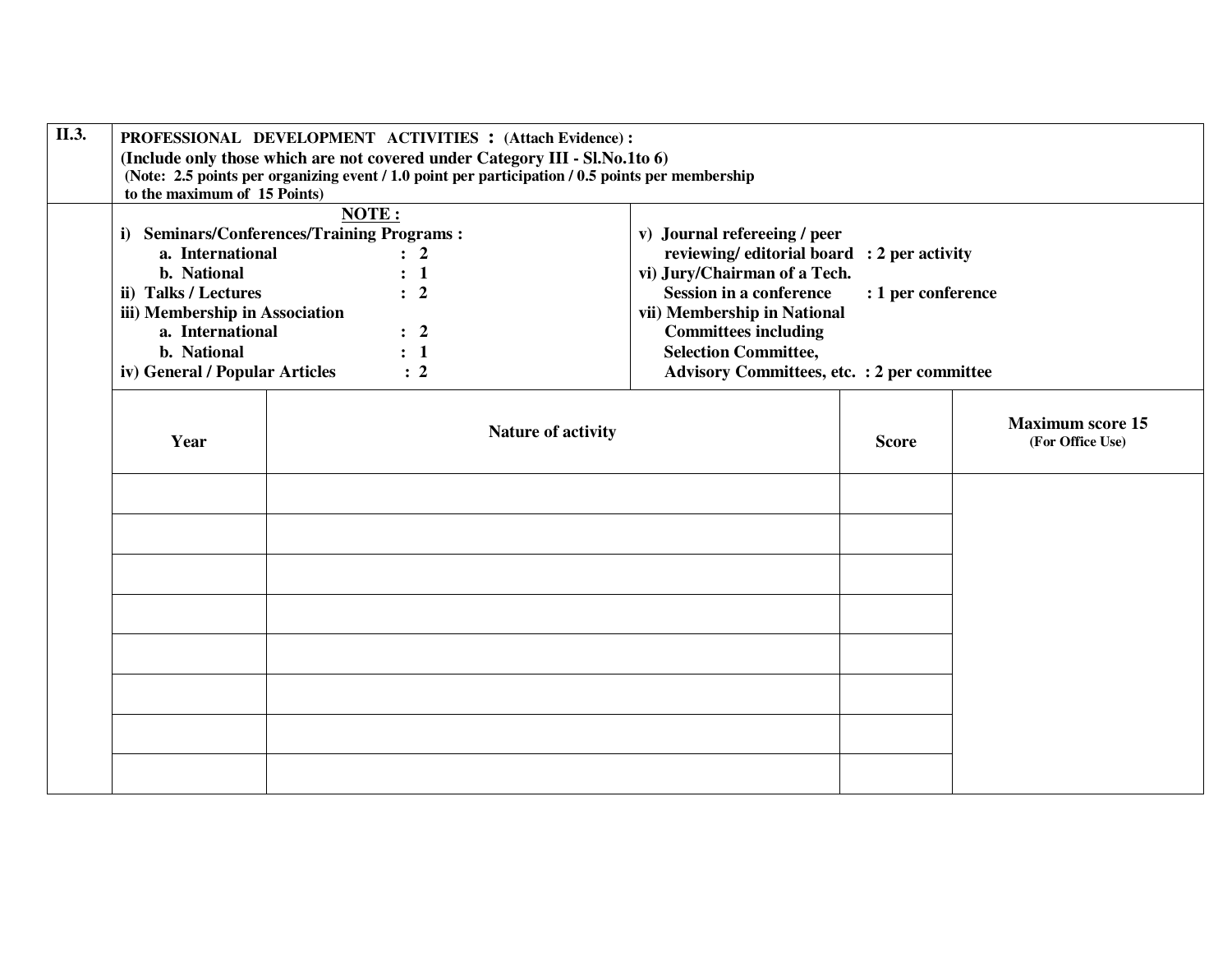| $\overline{III}$ .<br>III.<br>A. | CATEGORY-III : RESEARCH AND ACADEMIC CONTRIBUTIONS :<br>(Note: Based on the teacher's self-assessment, API scores are proposed by research and academic contributions. The minimum API score required by teachers<br>from this Category-III is different for different level of promotion. The self-assessment score will be based on verifiable criteria and will be finalized by the<br><b>Screening/Selection Committee.</b><br>Of the total score for the relevant category of publication by the concerned teacher, the First/Principal author and the corresponding author / Supervisor/Mentor<br>of the teacher would share equally 60% of the total points $\&$ the remaining 40 % would be shared equally by all other authors.<br><b>DETAILS OF RESEARCH PAPERS PUBLISHED: (Attach Evidence)</b> |                                                                                                                                 |                                                           |                         |                                  |  |
|----------------------------------|------------------------------------------------------------------------------------------------------------------------------------------------------------------------------------------------------------------------------------------------------------------------------------------------------------------------------------------------------------------------------------------------------------------------------------------------------------------------------------------------------------------------------------------------------------------------------------------------------------------------------------------------------------------------------------------------------------------------------------------------------------------------------------------------------------|---------------------------------------------------------------------------------------------------------------------------------|-----------------------------------------------------------|-------------------------|----------------------------------|--|
|                                  |                                                                                                                                                                                                                                                                                                                                                                                                                                                                                                                                                                                                                                                                                                                                                                                                            | (Note: Do not include Papers in press / under preparation / sent for publication, etc.)                                         |                                                           |                         |                                  |  |
| III.<br>A.1                      | REFEREED JOURNALS : (Use additional page, if necessary)<br>(Note: Wherever relevant to any specific discipline, the API score for paper in refereed journal would be augmented as: (i) Indexed Journals - by 5 points; (ii)<br>Papers with impact factor between $1-2$ - by 10 points; (iii) Papers with impact factor $>2-5$ - by 15 points; (iv) Papers with impact factor between $>5$ by 25<br>points. $60\%$ of points to the First author and remaining 40 % will be equally shared by co-authors)                                                                                                                                                                                                                                                                                                   |                                                                                                                                 |                                                           |                         |                                  |  |
|                                  | Sl.<br>No.                                                                                                                                                                                                                                                                                                                                                                                                                                                                                                                                                                                                                                                                                                                                                                                                 | Title of the Article / name (s) of the author (s) as in the publication / name of the<br>Journal, volume, issue, year, page no. | <b>Indicate</b><br>Impact<br><b>Factor or</b><br>referred | No. of<br><b>Points</b> | <b>Score</b><br>(For Office Use) |  |
|                                  |                                                                                                                                                                                                                                                                                                                                                                                                                                                                                                                                                                                                                                                                                                                                                                                                            |                                                                                                                                 |                                                           |                         |                                  |  |
|                                  |                                                                                                                                                                                                                                                                                                                                                                                                                                                                                                                                                                                                                                                                                                                                                                                                            |                                                                                                                                 |                                                           |                         |                                  |  |
|                                  |                                                                                                                                                                                                                                                                                                                                                                                                                                                                                                                                                                                                                                                                                                                                                                                                            |                                                                                                                                 |                                                           |                         |                                  |  |
|                                  |                                                                                                                                                                                                                                                                                                                                                                                                                                                                                                                                                                                                                                                                                                                                                                                                            |                                                                                                                                 |                                                           |                         |                                  |  |
|                                  |                                                                                                                                                                                                                                                                                                                                                                                                                                                                                                                                                                                                                                                                                                                                                                                                            |                                                                                                                                 |                                                           |                         |                                  |  |
|                                  |                                                                                                                                                                                                                                                                                                                                                                                                                                                                                                                                                                                                                                                                                                                                                                                                            |                                                                                                                                 |                                                           |                         |                                  |  |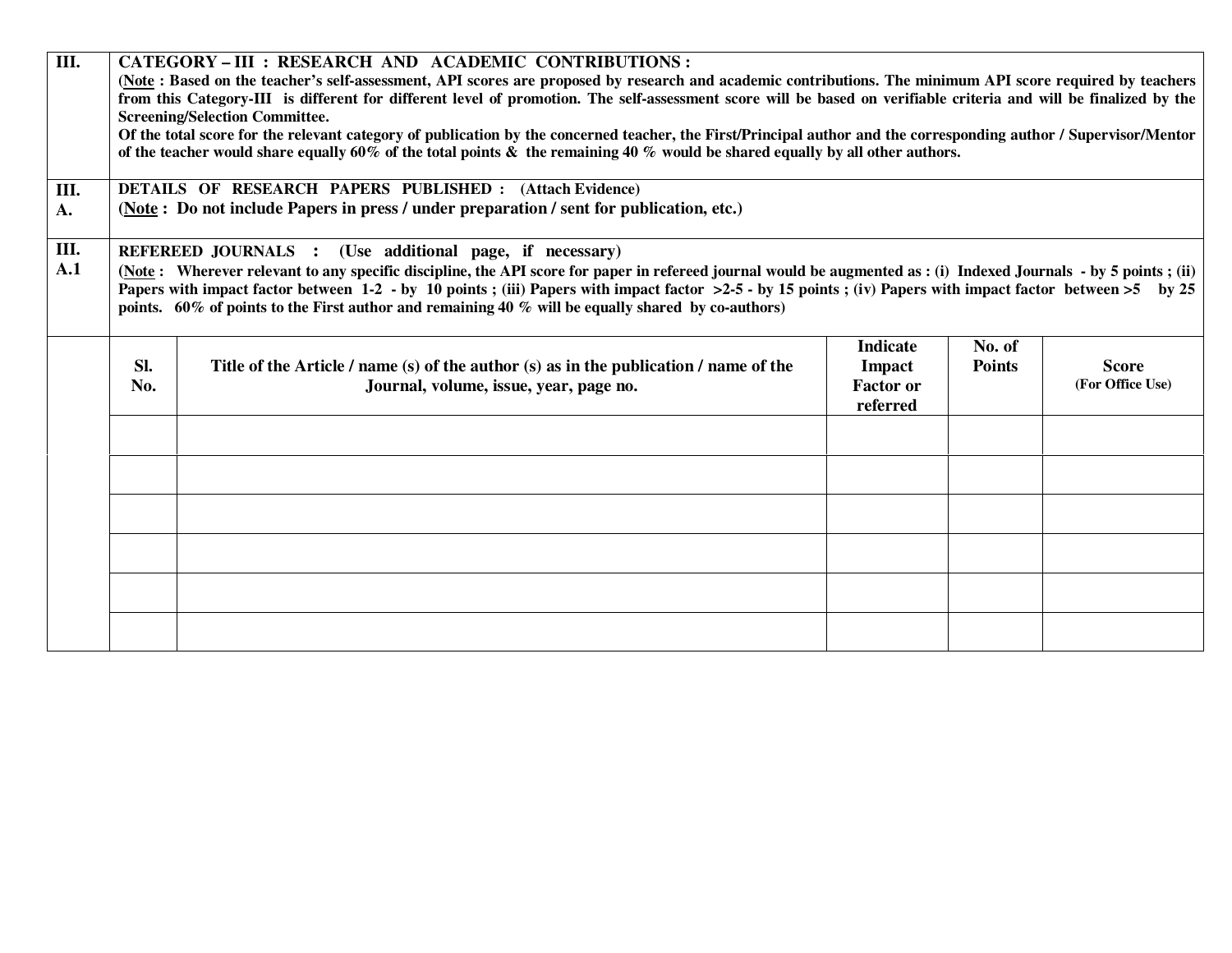| Ш.  | NON-REFEREED JOURNALS BUT RECOGNIZED AND REPUTABLE JOURNALS AND PERIODICALS HAVING<br><b>ISSN Nos.:</b>                                                             |                                                                      |                 |                         |                  |  |  |
|-----|---------------------------------------------------------------------------------------------------------------------------------------------------------------------|----------------------------------------------------------------------|-----------------|-------------------------|------------------|--|--|
| A.2 | (Use additional page, if necessary)<br>(Note: 10 points per publication - 60% of points to the First author and remaining 40% will be equally shared by co-authors) |                                                                      |                 |                         |                  |  |  |
|     | Sl.                                                                                                                                                                 |                                                                      |                 | No. of<br><b>Points</b> | <b>Score</b>     |  |  |
|     | No.                                                                                                                                                                 | Title of the Article / name of the Author / name of the Journal etc. | <b>ISSN No.</b> |                         | (For Office Use) |  |  |
|     |                                                                                                                                                                     |                                                                      |                 |                         |                  |  |  |
|     |                                                                                                                                                                     |                                                                      |                 |                         |                  |  |  |
|     |                                                                                                                                                                     |                                                                      |                 |                         |                  |  |  |
|     |                                                                                                                                                                     |                                                                      |                 |                         |                  |  |  |
| A.3 | PAPERS PRESENTED IN THE CONFERENCE / SEMINARS / SYMPOSIA / WORKSHOP: (Abstracts not to be included)                                                                 |                                                                      |                 |                         |                  |  |  |
|     | Sl.                                                                                                                                                                 | Title of the Article / name of the Author / name of the Journal etc. |                 |                         | <b>Score</b>     |  |  |
|     | No.                                                                                                                                                                 |                                                                      |                 |                         | (For Office Use) |  |  |
|     |                                                                                                                                                                     |                                                                      |                 |                         |                  |  |  |
|     |                                                                                                                                                                     |                                                                      |                 |                         |                  |  |  |
|     |                                                                                                                                                                     |                                                                      |                 |                         |                  |  |  |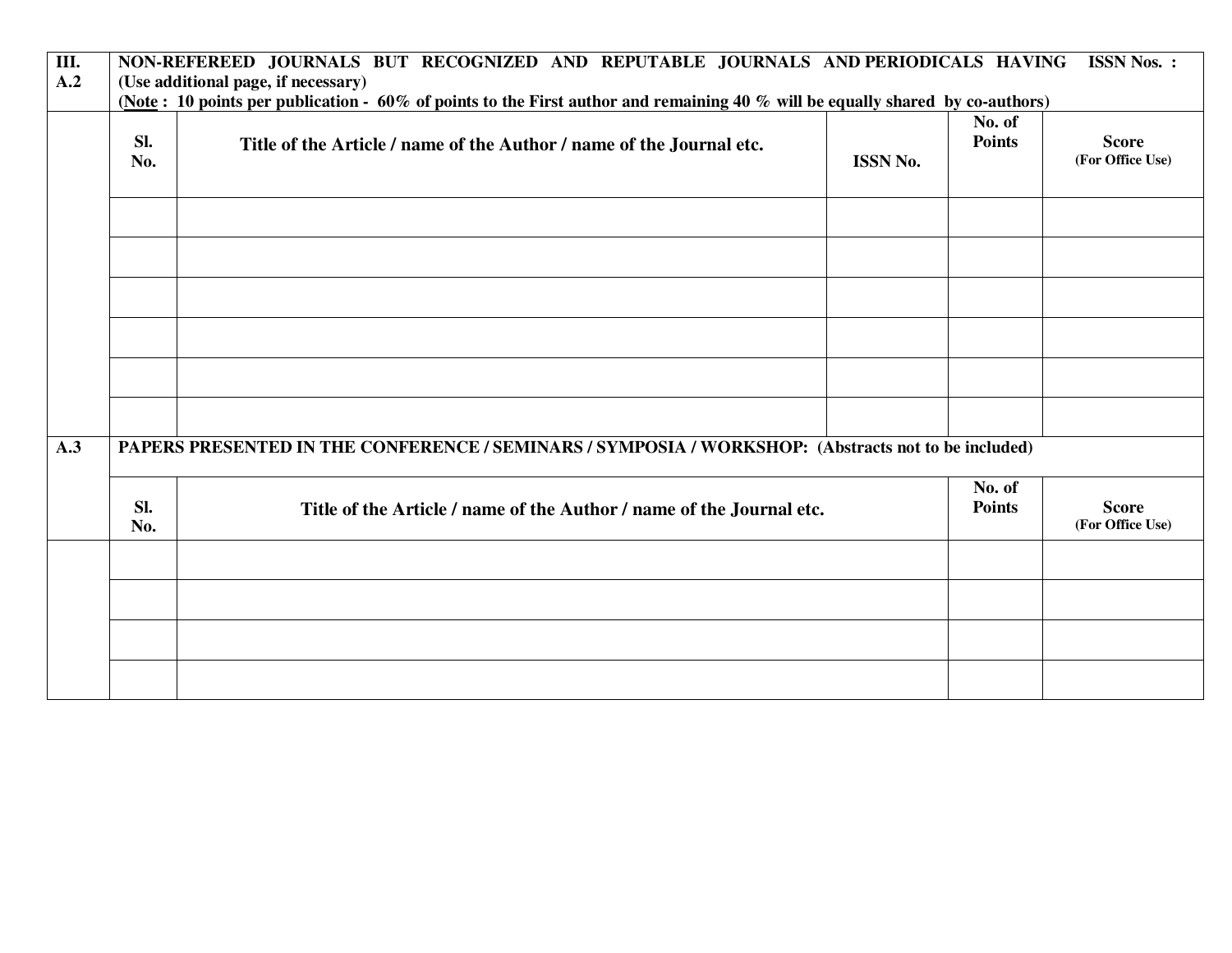| III.B. | <b>RESEARCH PUBLICATIONS: (Attach Proofs):</b> |                                                                                              |             |       |  |
|--------|------------------------------------------------|----------------------------------------------------------------------------------------------|-------------|-------|--|
|        |                                                | (Books, Chapters in Books, Other than referred journal articles) :                           |             |       |  |
| Ш.     |                                                | TEXT OR REFERENCE BOOKS PUBLISHED BY INTERNATIONAL PUBLISHERS:                               |             |       |  |
| B.1    | (Note: (i)                                     | 50 points per book for sole author and 10 points per Chapter in an edited book.              |             |       |  |
|        | (ii)                                           | 60 % of points to the First author and remaining 40% will be equally shared by Co-authors)   |             |       |  |
|        | Sl.                                            | Name of the author / Co-author / title of the Books / Name of the Publisher along with month |             | Score |  |
|        | No.                                            | and year                                                                                     | <b>ISBN</b> |       |  |
|        |                                                |                                                                                              | No.         |       |  |
|        |                                                |                                                                                              |             |       |  |
|        |                                                |                                                                                              |             |       |  |
|        |                                                |                                                                                              |             |       |  |
|        |                                                |                                                                                              |             |       |  |
|        |                                                |                                                                                              |             |       |  |
|        |                                                |                                                                                              |             |       |  |
|        |                                                |                                                                                              |             |       |  |
|        |                                                |                                                                                              |             |       |  |
|        |                                                |                                                                                              |             |       |  |
|        |                                                |                                                                                              |             |       |  |
|        |                                                |                                                                                              |             |       |  |

| III. | SUBJECT BOOKS BY NATIONAL LEVEL PUBLISHERS / UNIVERSITY / STATE AND CENTRAL GOVERNMENT PUBLICATIONS WITH |                                                                                            |             |                           |  |  |
|------|----------------------------------------------------------------------------------------------------------|--------------------------------------------------------------------------------------------|-------------|---------------------------|--|--|
| B.2  | ISBN NOS.                                                                                                |                                                                                            |             |                           |  |  |
|      | (Note: (i)                                                                                               | 25 points per book for sole author and 5 points per Chapter in edited books.               |             |                           |  |  |
|      |                                                                                                          | 60 % of points to the First author and remaining 40% will be equally shared by Co-authors) |             |                           |  |  |
|      |                                                                                                          | Author name / co-author name / title of the Book / name of the publisher month and date    |             |                           |  |  |
|      | SI.                                                                                                      |                                                                                            | <b>ISBN</b> | <b>Maximum score (For</b> |  |  |
|      | No.                                                                                                      |                                                                                            | No.         | <b>Office Use</b> )       |  |  |
|      |                                                                                                          |                                                                                            |             |                           |  |  |
|      |                                                                                                          |                                                                                            |             |                           |  |  |
|      |                                                                                                          |                                                                                            |             |                           |  |  |
|      |                                                                                                          |                                                                                            |             |                           |  |  |
|      |                                                                                                          |                                                                                            |             |                           |  |  |
|      |                                                                                                          |                                                                                            |             |                           |  |  |
|      |                                                                                                          |                                                                                            |             |                           |  |  |
|      |                                                                                                          |                                                                                            |             |                           |  |  |
|      |                                                                                                          |                                                                                            |             |                           |  |  |
|      |                                                                                                          |                                                                                            |             |                           |  |  |
|      |                                                                                                          |                                                                                            |             |                           |  |  |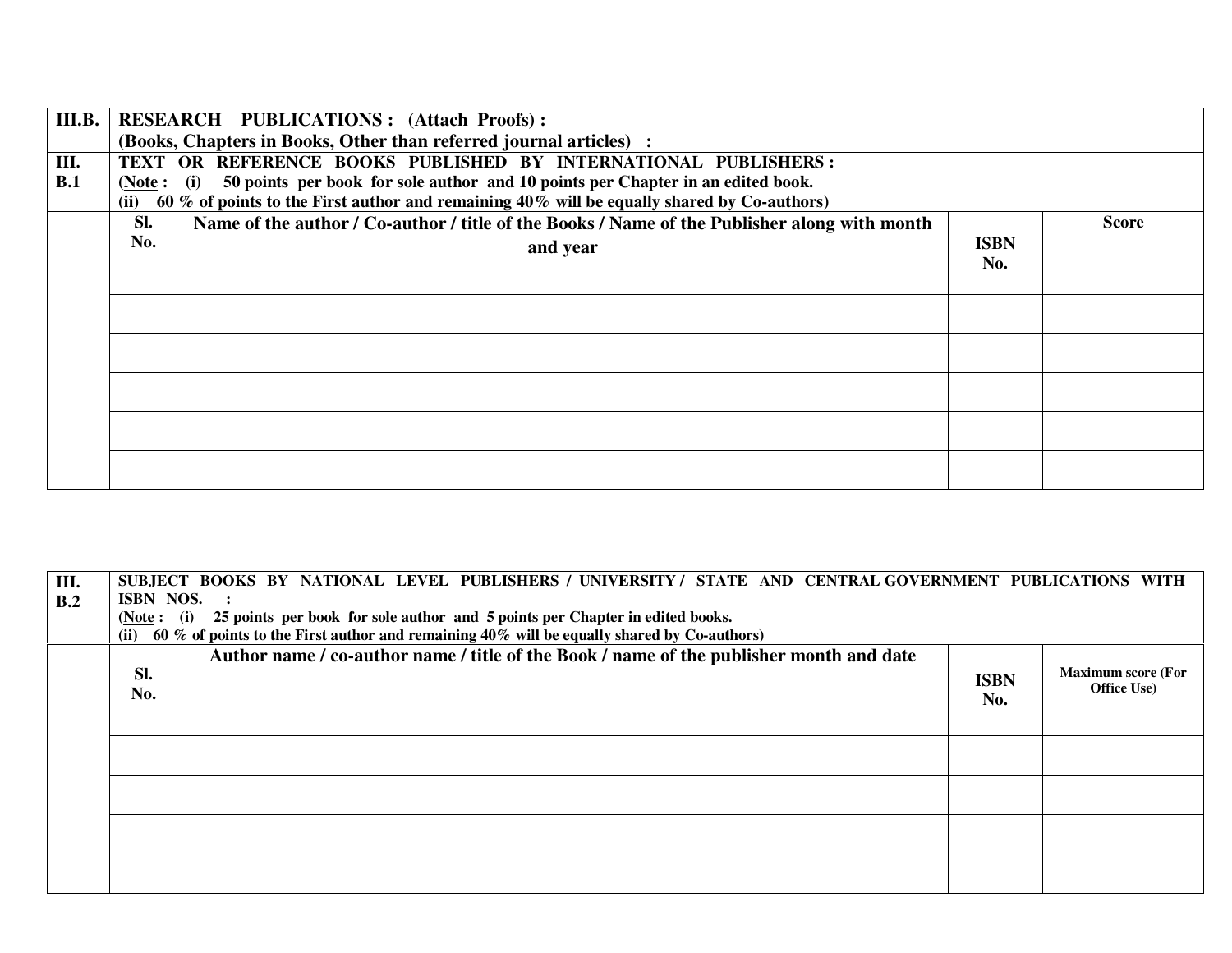| Ш.<br>B.3 | SUBJECT BOOKS BY OTHER LOCAL PUBLISHERS WITH ISBN Nos. :<br>15 points per book for sole author and 3 points per Chapter in edited books.<br>( <b>Note</b> : ( <b>i</b> )<br>(ii) 60 % of points to the First author and remaining $40\%$ will be equally shared by Co-authors) |                                                                                                                       |                    |                                |  |  |
|-----------|--------------------------------------------------------------------------------------------------------------------------------------------------------------------------------------------------------------------------------------------------------------------------------|-----------------------------------------------------------------------------------------------------------------------|--------------------|--------------------------------|--|--|
|           | Sl.<br>No.                                                                                                                                                                                                                                                                     | Author name as in the publication / co-author name / title of the Book / name of the publisher<br>with month and date | <b>ISBN</b><br>No. | Max. score<br>(For Office Use) |  |  |
|           |                                                                                                                                                                                                                                                                                |                                                                                                                       |                    |                                |  |  |
|           |                                                                                                                                                                                                                                                                                |                                                                                                                       |                    |                                |  |  |
|           |                                                                                                                                                                                                                                                                                |                                                                                                                       |                    |                                |  |  |
|           |                                                                                                                                                                                                                                                                                |                                                                                                                       |                    |                                |  |  |
|           |                                                                                                                                                                                                                                                                                |                                                                                                                       |                    |                                |  |  |
|           |                                                                                                                                                                                                                                                                                |                                                                                                                       |                    |                                |  |  |

| III.<br>B.4 | CHAPTERS CONTRIBUTED TO EDITED KNOWLEDGE BASED VOLUMES (ENCYCLOPEDIA / DIRECTORY, ETC.) PUBLISHED BY<br>INTERNATIONAL PUBLISHERS WITH ISBN/ISSN Nos. :<br>$(Note: (i) 10 points per Chapter ; and$<br>(ii) 60 % of the points to the First author and remaining $40\%$ will be equally shared by Co-authors) |                                                                                                                       |                             |              |  |
|-------------|--------------------------------------------------------------------------------------------------------------------------------------------------------------------------------------------------------------------------------------------------------------------------------------------------------------|-----------------------------------------------------------------------------------------------------------------------|-----------------------------|--------------|--|
|             | SI.<br>No.                                                                                                                                                                                                                                                                                                   | Author name / title of the Book / name of the Editor / chapter contribution / name of the<br>Publisher month and year | ISBN/<br><b>ISSN</b><br>No. | <b>Score</b> |  |
|             |                                                                                                                                                                                                                                                                                                              |                                                                                                                       |                             |              |  |
|             |                                                                                                                                                                                                                                                                                                              |                                                                                                                       |                             |              |  |
|             |                                                                                                                                                                                                                                                                                                              |                                                                                                                       |                             |              |  |
|             |                                                                                                                                                                                                                                                                                                              |                                                                                                                       |                             |              |  |
|             |                                                                                                                                                                                                                                                                                                              |                                                                                                                       |                             |              |  |
|             |                                                                                                                                                                                                                                                                                                              |                                                                                                                       |                             |              |  |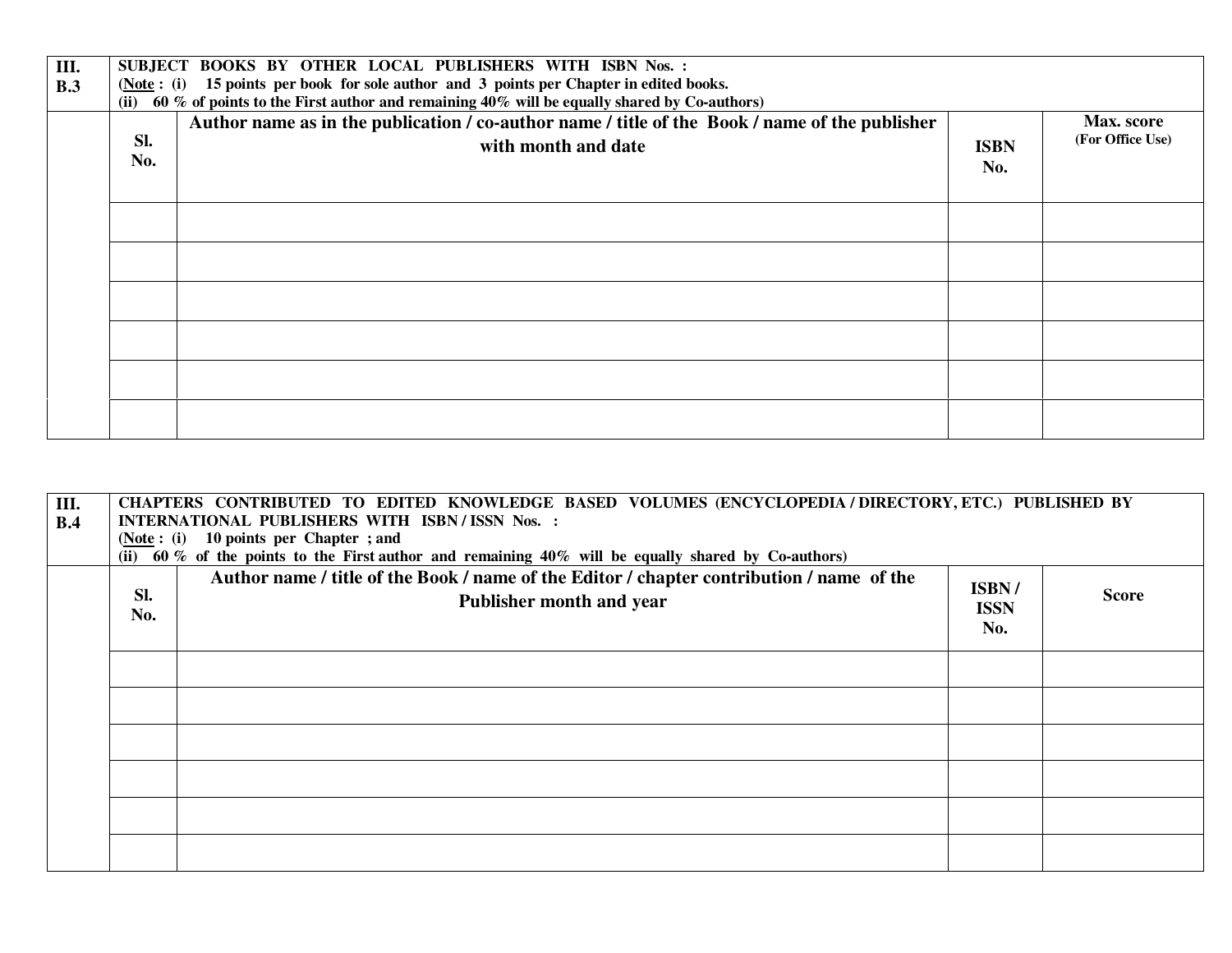| $\overline{\mathbf{III}}$ .<br>B.5 | CHAPTERS IN KNOWLEDGE BASED VOLUMES (ENCYCLOPEDIA / DIRECTORY, ETC.) IN NATIONAL LEVEL PUBLISHERS (ENCYCLOPEDIA)<br>Nos. OF NATIONAL AND INTERNATIONAL DIRECTORIES :<br>WITH ISBN / ISSN Nos. AND WITH<br>(Note: (i) 05 points per Chapter including lesson for IDE<br>(ii) 60 % of the points to the First author and remaining $40\%$ will be equally shared by Co-authors) |                                                                                                                       |                             |              |  |
|------------------------------------|-------------------------------------------------------------------------------------------------------------------------------------------------------------------------------------------------------------------------------------------------------------------------------------------------------------------------------------------------------------------------------|-----------------------------------------------------------------------------------------------------------------------|-----------------------------|--------------|--|
|                                    | Sl.<br>No.                                                                                                                                                                                                                                                                                                                                                                    | Author name / title of the Book / name of the Editor / chapter contribution / name of the<br>Publisher month and year | ISBN/<br><b>ISSN</b><br>No. | <b>Score</b> |  |
|                                    |                                                                                                                                                                                                                                                                                                                                                                               |                                                                                                                       |                             |              |  |
|                                    |                                                                                                                                                                                                                                                                                                                                                                               |                                                                                                                       |                             |              |  |
|                                    |                                                                                                                                                                                                                                                                                                                                                                               |                                                                                                                       |                             |              |  |
|                                    |                                                                                                                                                                                                                                                                                                                                                                               |                                                                                                                       |                             |              |  |
|                                    |                                                                                                                                                                                                                                                                                                                                                                               |                                                                                                                       |                             |              |  |
|                                    |                                                                                                                                                                                                                                                                                                                                                                               |                                                                                                                       |                             |              |  |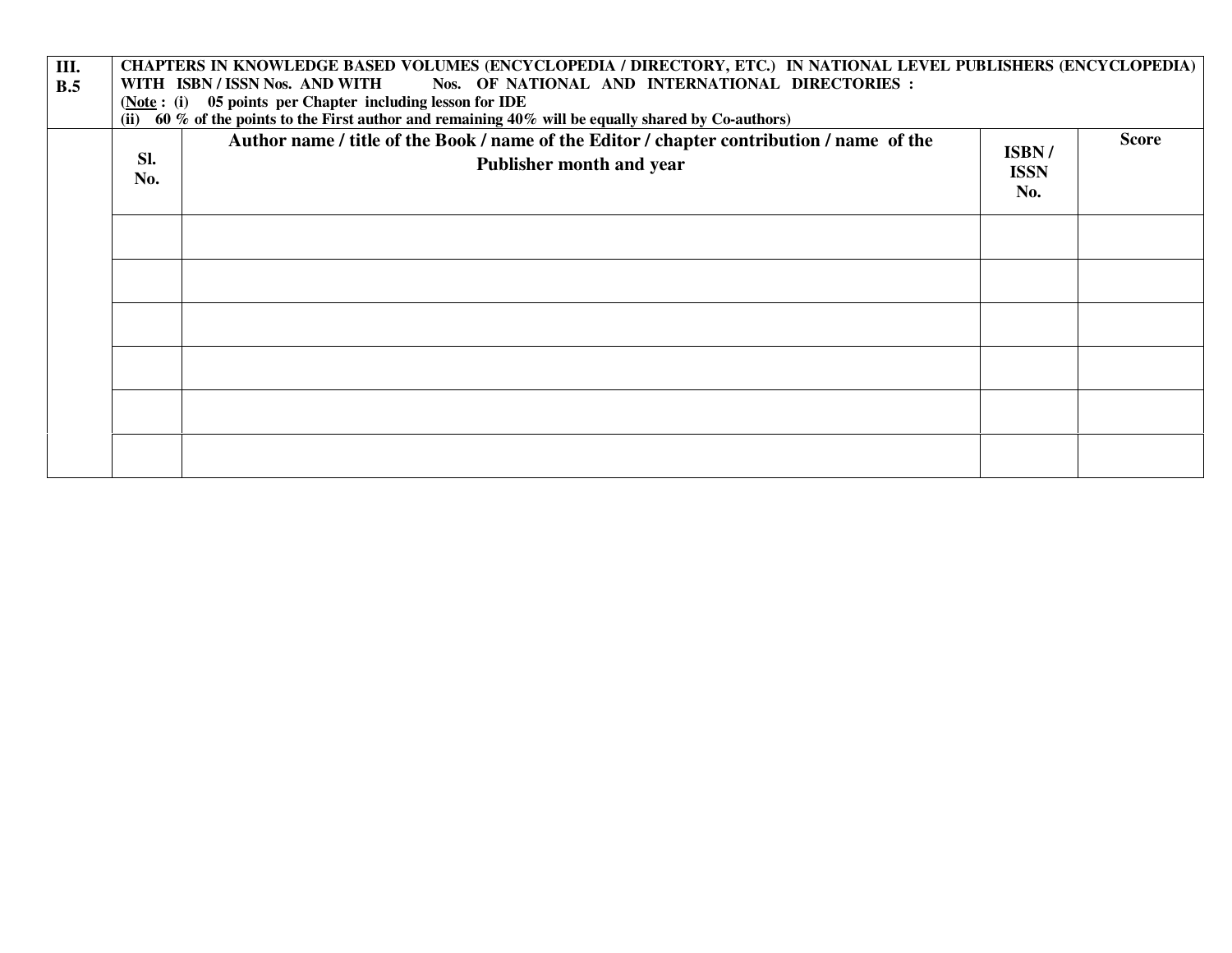#### **RESEARCH PROJECTS : (Attach Proofs) : III.C.**

Note: III.C. (1-a) Major projects amount mobilized with grants above Rs.30.0 lakhs in Science and above Rs.5.0 lakhs in Social Science and Languages will get 20 **points per project ; III.C.(1-b) Major Projects amount mobilized with grants above Rs.5.0 lakhs upto Rs.30.0 lakhs in Science and grants above Rs.3.0 lakhs upto Rs.5.0 lakhs in Social Science, etc. will get 15 points per project ; III.C.(1-c) Minor Projects amount mobilized with grants above Rs.50,000/- upto Rs.5.0 lakhs in** Science and grants above Rs.25,000/- upto Rs.3.0 lakhs in Social Science, etc. will get 10 points per project ; III.C.(2) Consultancy projects carried out / ongoing **amount mobilized with minimum of Rs.10.0 lakhs in Science and minimum of Rs.2.0 lakhs in Social Science, etc. will get 10 points per project ; III.C.(3) Completed Projects for which Audited Utilization Certificate (UC) has been submitted to the Funding Agency shall have the same classification as detailed in III.C (1-a to 1-c) will get 20, 15 or 10 points accordingly and III.C.(4) Patent/Technology transfer / Product / Process in Science and Major Policy document of** Govt. Bodies at Central and State Level in Social Science will get 30 points for each National Level patent or output and 50 points for each international level.

#### **C.(1) SPONSORED PROJECTS CARRIED OUT / ONGOING ; (2) CONSULTANCY PROJECTS ; (3) COMPLETED PROJECTS – QUALITY EVALUATION ;**

 **(4) PROJECTS OUTCOME / OUTPUTS** 

| Sl.<br>No. | $( \cdot )$ incomplete correction $( \cdot )$<br>Title of the Project/Funding Agency/Grant Sanctioned/Status of the<br>Project | <b>Duration</b> |           | Project<br>Type:<br>Research /<br>Consul-<br>tancy/           | No. of<br>Points |
|------------|--------------------------------------------------------------------------------------------------------------------------------|-----------------|-----------|---------------------------------------------------------------|------------------|
|            |                                                                                                                                | From            | <b>To</b> | <b>Action</b><br>Research /<br><b>Policy</b><br>Docu-<br>ment |                  |
|            |                                                                                                                                |                 |           |                                                               |                  |
|            |                                                                                                                                |                 |           |                                                               |                  |
|            |                                                                                                                                |                 |           |                                                               |                  |
|            |                                                                                                                                |                 |           |                                                               |                  |
|            |                                                                                                                                |                 |           |                                                               |                  |
|            |                                                                                                                                |                 |           |                                                               |                  |
|            |                                                                                                                                |                 |           |                                                               |                  |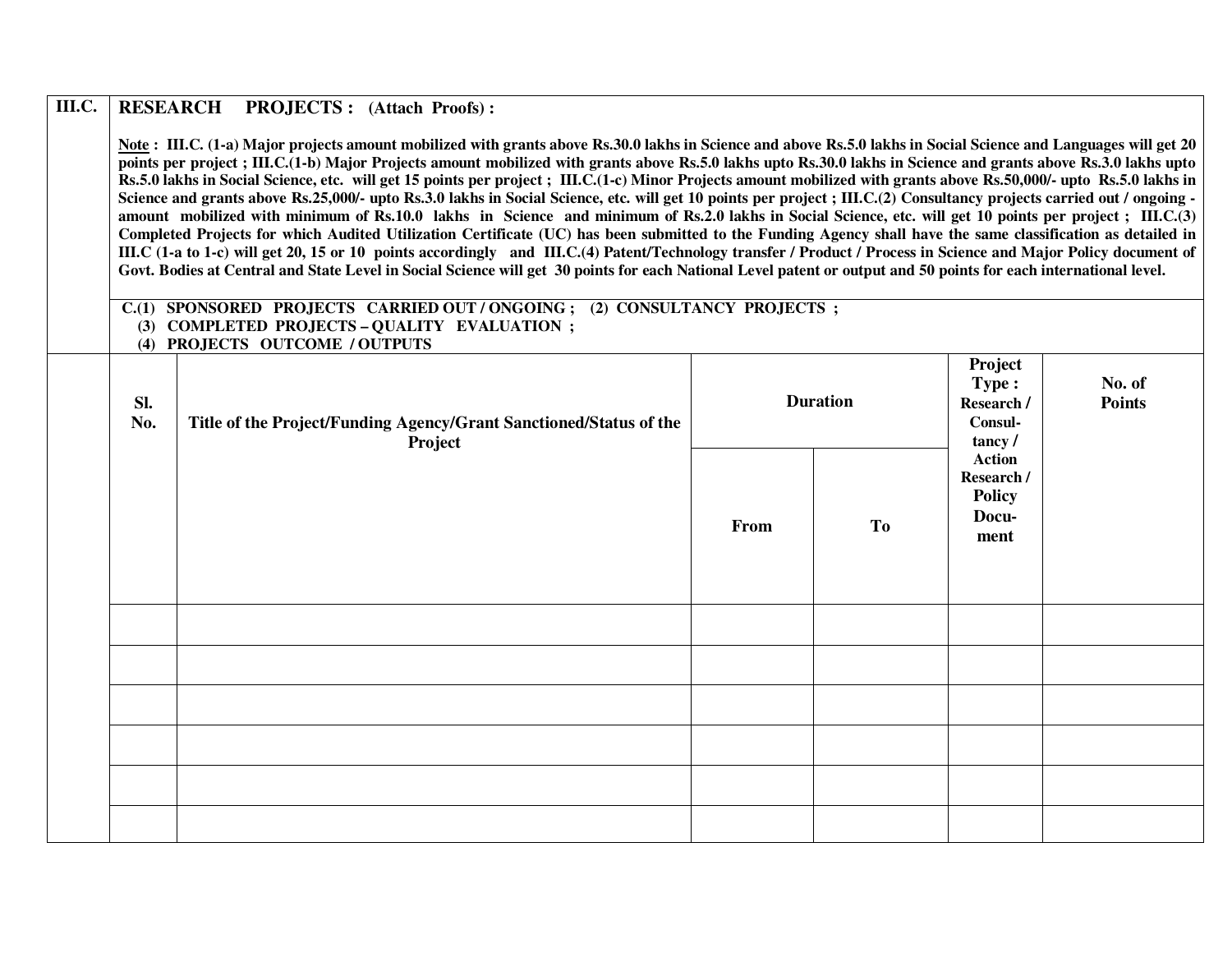| III.D.    | <b>RESEARCH</b><br><b>GUIDANCE</b> : (Attach Proofs)                                                                                                                                                                                                                                                                                                                                                                                                                                                                                                                            |                                                                                                                                                         |                      |  |  |  |
|-----------|---------------------------------------------------------------------------------------------------------------------------------------------------------------------------------------------------------------------------------------------------------------------------------------------------------------------------------------------------------------------------------------------------------------------------------------------------------------------------------------------------------------------------------------------------------------------------------|---------------------------------------------------------------------------------------------------------------------------------------------------------|----------------------|--|--|--|
| Ш.<br>D.1 | <b>DETAILS OF M.Phil. DEGREE AWARDED ONLY:</b><br>(Note: 3 points for each candidate awarded M.Phil. through Regular / Part-time mode only in the University / College where you are working)                                                                                                                                                                                                                                                                                                                                                                                   |                                                                                                                                                         |                      |  |  |  |
|           | Sl.<br>No.                                                                                                                                                                                                                                                                                                                                                                                                                                                                                                                                                                      | Name of the Scholar / title of the Thesis / name of the Guide / date of Submission / date of the Ph.D. award / name<br>of the University month and year | Max.<br><b>Score</b> |  |  |  |
|           |                                                                                                                                                                                                                                                                                                                                                                                                                                                                                                                                                                                 |                                                                                                                                                         |                      |  |  |  |
|           |                                                                                                                                                                                                                                                                                                                                                                                                                                                                                                                                                                                 |                                                                                                                                                         |                      |  |  |  |
|           |                                                                                                                                                                                                                                                                                                                                                                                                                                                                                                                                                                                 |                                                                                                                                                         |                      |  |  |  |
|           |                                                                                                                                                                                                                                                                                                                                                                                                                                                                                                                                                                                 |                                                                                                                                                         |                      |  |  |  |
| Ш.<br>D.2 | DETAILS OF Ph.D. DEGREE AWARDED / THESIS SUBMITTED :<br>(Note: (i) 10 points for each candidate awarded; (ii) 7 points for each candidate awarded for Guide if there is Co-guide involved; (iii) 3 points for each<br>candidate awarded for Co-guide; (iv) 5 points for each candidate submitted Thesis for guide if there is a Co-guide involved; (v) 2 points for each candidate<br>submitted Thesis for Co-guide and (vi) No points for External or any other type Ph.D. Registration including Ph.D. Programmes through the Institute of Distance<br><b>Education mode.</b> |                                                                                                                                                         |                      |  |  |  |
|           | Sl.<br>No.                                                                                                                                                                                                                                                                                                                                                                                                                                                                                                                                                                      | Name of the Scholar / title of the Thesis / name of the Guide / date of Submission / date of the Ph.D. award /<br>name of the University month and year | Max.<br><b>Score</b> |  |  |  |
|           |                                                                                                                                                                                                                                                                                                                                                                                                                                                                                                                                                                                 |                                                                                                                                                         |                      |  |  |  |
|           |                                                                                                                                                                                                                                                                                                                                                                                                                                                                                                                                                                                 |                                                                                                                                                         |                      |  |  |  |
|           |                                                                                                                                                                                                                                                                                                                                                                                                                                                                                                                                                                                 |                                                                                                                                                         |                      |  |  |  |
|           |                                                                                                                                                                                                                                                                                                                                                                                                                                                                                                                                                                                 |                                                                                                                                                         |                      |  |  |  |
|           |                                                                                                                                                                                                                                                                                                                                                                                                                                                                                                                                                                                 |                                                                                                                                                         |                      |  |  |  |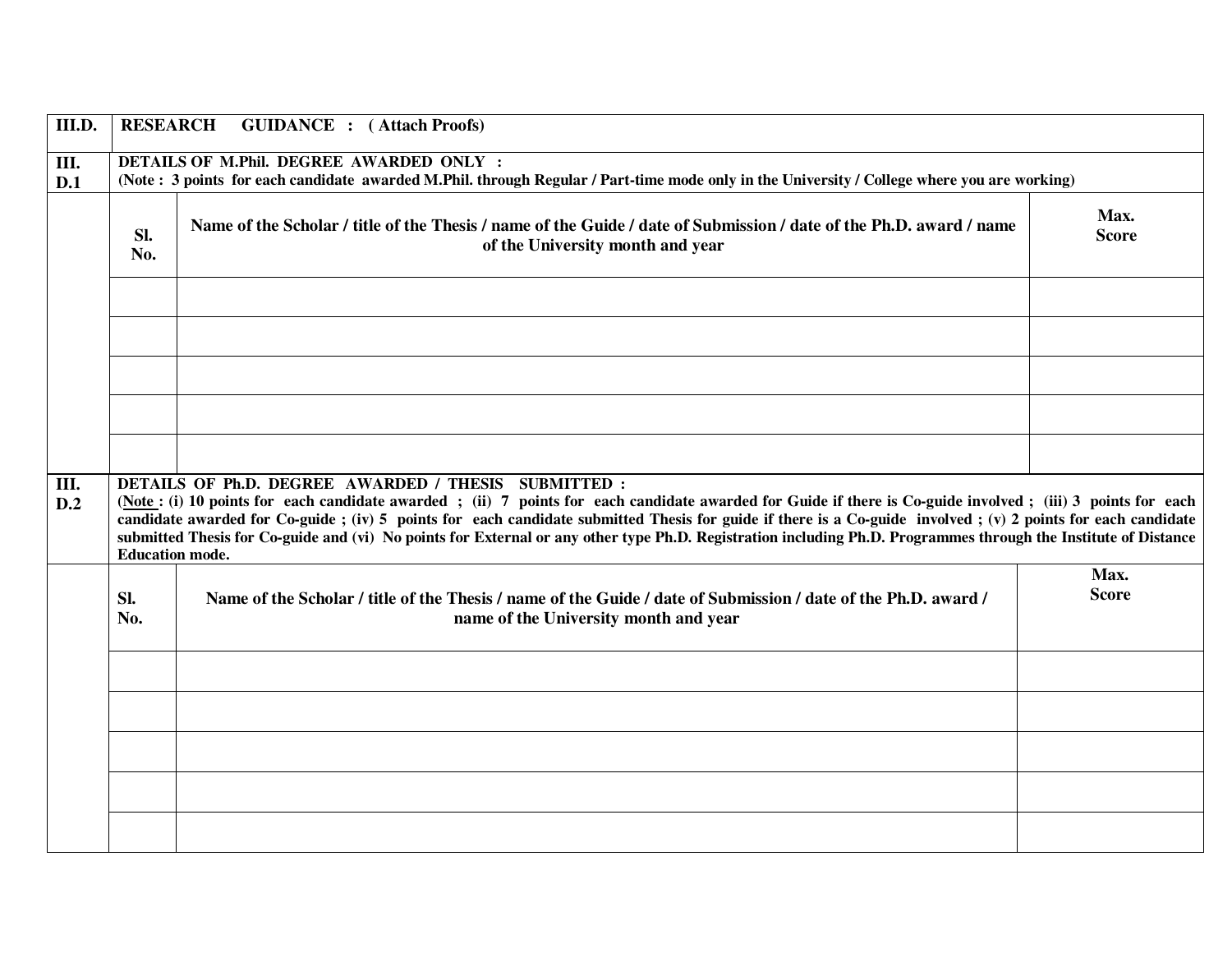| III.E.    | TRAINING / REFRESHER COURSES AND CONFERENCE / SEMINAR / WORKSHOP ORGANIZED:                                                                                                                                                                                                                                                                                                                                                                                                                                                                                                                                                                                                                                                                                    |                                                                                                                                  |                          |                          |                      |  |
|-----------|----------------------------------------------------------------------------------------------------------------------------------------------------------------------------------------------------------------------------------------------------------------------------------------------------------------------------------------------------------------------------------------------------------------------------------------------------------------------------------------------------------------------------------------------------------------------------------------------------------------------------------------------------------------------------------------------------------------------------------------------------------------|----------------------------------------------------------------------------------------------------------------------------------|--------------------------|--------------------------|----------------------|--|
|           | DETAILS OF THE FOLLOWING EVENTS IF ANY ORGANIZED :                                                                                                                                                                                                                                                                                                                                                                                                                                                                                                                                                                                                                                                                                                             |                                                                                                                                  |                          |                          |                      |  |
| Ш.<br>E.1 |                                                                                                                                                                                                                                                                                                                                                                                                                                                                                                                                                                                                                                                                                                                                                                |                                                                                                                                  |                          |                          |                      |  |
|           |                                                                                                                                                                                                                                                                                                                                                                                                                                                                                                                                                                                                                                                                                                                                                                | (Note: Maximum 30 Points.<br>(i) Not less than 2 weeks duration $-20$ points each; and (ii) One week duration $-10$ points each) |                          |                          |                      |  |
|           | Sl.<br>No.                                                                                                                                                                                                                                                                                                                                                                                                                                                                                                                                                                                                                                                                                                                                                     | Event                                                                                                                            | <b>Organizer / Place</b> | <b>Period / Duration</b> | <b>Maxi,um Score</b> |  |
|           | 1.                                                                                                                                                                                                                                                                                                                                                                                                                                                                                                                                                                                                                                                                                                                                                             | <b>Refresher Courses</b>                                                                                                         |                          |                          |                      |  |
|           | 2.                                                                                                                                                                                                                                                                                                                                                                                                                                                                                                                                                                                                                                                                                                                                                             | <b>Methodology Workshops</b>                                                                                                     |                          |                          |                      |  |
|           | 3.                                                                                                                                                                                                                                                                                                                                                                                                                                                                                                                                                                                                                                                                                                                                                             | <b>Training</b>                                                                                                                  |                          |                          |                      |  |
|           | 4.                                                                                                                                                                                                                                                                                                                                                                                                                                                                                                                                                                                                                                                                                                                                                             | <b>Teaching-learning-evaluation Technology</b><br>Programme                                                                      |                          |                          |                      |  |
|           | 5.                                                                                                                                                                                                                                                                                                                                                                                                                                                                                                                                                                                                                                                                                                                                                             | <b>Soft skill Development Programmes</b>                                                                                         |                          |                          |                      |  |
|           | 6.                                                                                                                                                                                                                                                                                                                                                                                                                                                                                                                                                                                                                                                                                                                                                             | <b>Faculty Development Programmes</b>                                                                                            |                          |                          |                      |  |
| Ш.<br>E.2 | PARTICIPATION AND PRESENTATION OF RESEARCH PAPERS IN THE CONFERENCES / SYMPOSIA / SEMINARS / WORKSHOPS, ETC. :<br>(Attach Proofs)<br>(Note: If a paper presented in Conference / Seminar is published in the form of Proceedings, the points would accrue for the publication (III.A.) and not under<br>presentation (III.E.2.)<br>For International 10 points each*; (ii) For National $-7.5$ points each*;<br>(i)<br>For Regional / State Level – 5 points each*; & (iv) For Local (Univ./College) – 3 points each*)<br>(iii)<br>$\ast$<br>The first / Principal author and the corresponding author / supervisor / mentor of the teacher would share equally 60% of the total points and the remaining<br>40% would be shared equally by all other authors. |                                                                                                                                  |                          |                          |                      |  |
|           | Name of the author / title of the Article / name of the programme / organizer / level of the article                                                                                                                                                                                                                                                                                                                                                                                                                                                                                                                                                                                                                                                           |                                                                                                                                  |                          |                          |                      |  |
|           |                                                                                                                                                                                                                                                                                                                                                                                                                                                                                                                                                                                                                                                                                                                                                                |                                                                                                                                  |                          |                          |                      |  |
|           |                                                                                                                                                                                                                                                                                                                                                                                                                                                                                                                                                                                                                                                                                                                                                                |                                                                                                                                  |                          |                          |                      |  |
|           |                                                                                                                                                                                                                                                                                                                                                                                                                                                                                                                                                                                                                                                                                                                                                                |                                                                                                                                  |                          |                          |                      |  |
|           |                                                                                                                                                                                                                                                                                                                                                                                                                                                                                                                                                                                                                                                                                                                                                                |                                                                                                                                  |                          |                          |                      |  |